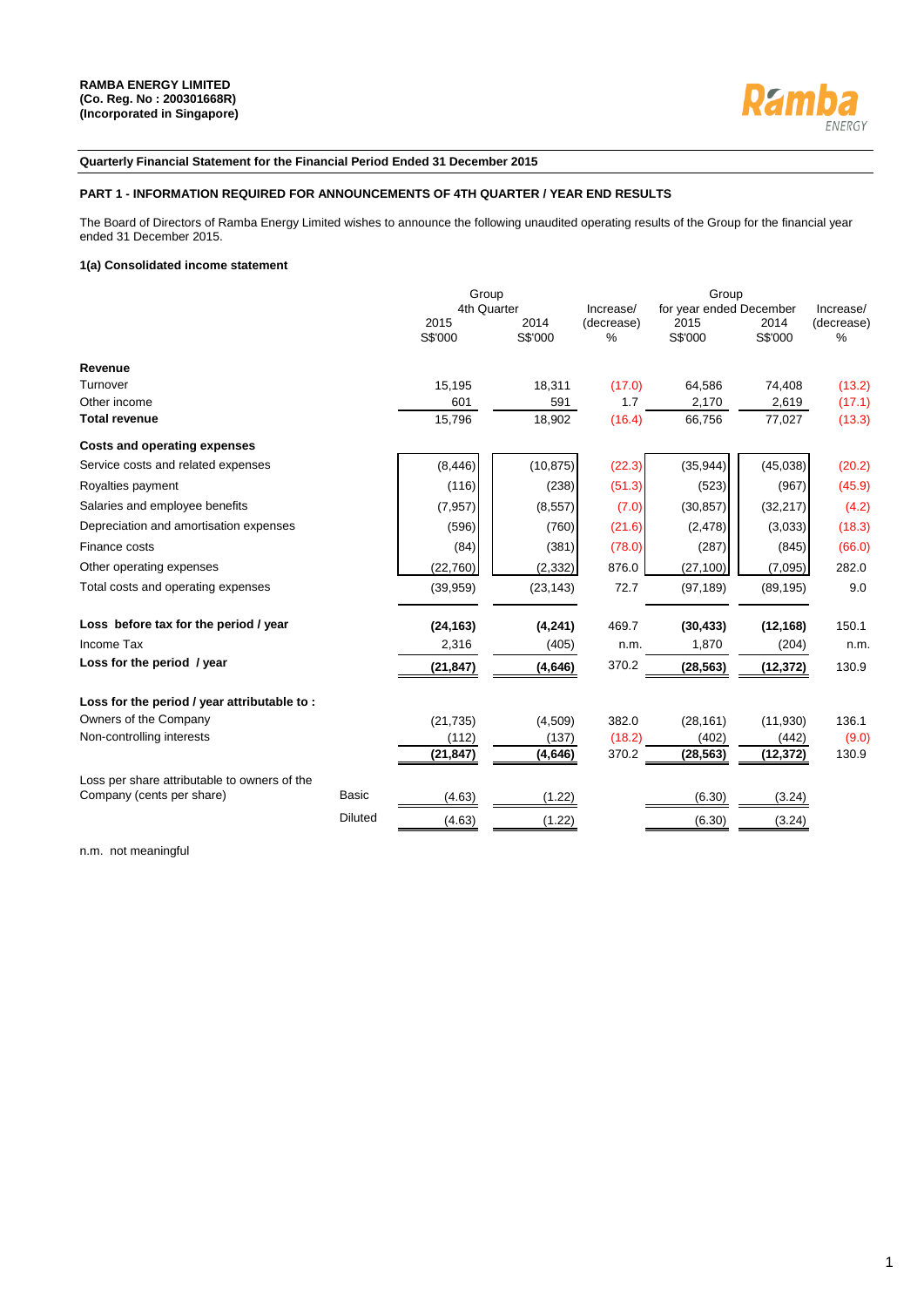|                                                                     | Group       |         | Group                       |         |  |  |
|---------------------------------------------------------------------|-------------|---------|-----------------------------|---------|--|--|
|                                                                     | 4th Quarter |         | For the year ended December |         |  |  |
| <b>Notes to Group Income Statement</b>                              | 2015        | 2014    | 2015                        | 2014    |  |  |
|                                                                     | S\$'000     | S\$'000 | S\$'000                     | S\$'000 |  |  |
| Other income includes:                                              |             |         |                             |         |  |  |
| Interest income from banks                                          | 59          | 7       | 86                          | 24      |  |  |
| Leasing income                                                      | 49          | 71      | 234                         | 364     |  |  |
| Service partners charges                                            | 78          | 115     | 351                         | 481     |  |  |
| Other operating expenses includes:                                  |             |         |                             |         |  |  |
| Foreign exchange (loss)/ gain, net                                  | (1, 123)    | 633     | (55)                        | 525     |  |  |
| Legal and other professional fees                                   | (1,995)     | (618)   | (3, 354)                    | (1,616) |  |  |
| Gain on disposal of property, plant and equipment                   | 68          |         | 138                         | 16      |  |  |
| Impairment of intangible assets                                     |             | (659)   |                             | (659)   |  |  |
| Rental & utilities - office                                         | (199)       | (157)   | (786)                       | (697)   |  |  |
| Other administrative & operating expenses                           | (570)       | (553)   | (2, 183)                    | (2,289) |  |  |
| (Allowance on) / write back of doubtful receivables                 | (3,587)     | (70)    | (3,539)                     | 434     |  |  |
| Intangible assets written off                                       |             | (24)    |                             | (24)    |  |  |
| Impairment on oil, gas and properties                               | (14, 764)   |         | (14, 764)                   |         |  |  |
| Impairment of property, plant and equipment                         |             | (16)    |                             | (16)    |  |  |
| <b>Finance costs comprises:</b>                                     |             |         |                             |         |  |  |
| Interest on borrowings                                              | (4)         | (68)    | (64)                        | (312)   |  |  |
| Finance lease charges                                               | (34)        | (56)    | (166)                       | (243)   |  |  |
| Accretion of interest for long term receivables                     | (33)        | (290)   |                             | (290)   |  |  |
| Unwinding of discount on abandonment & site restoration liabilities | (13)        | 33      | (57)                        |         |  |  |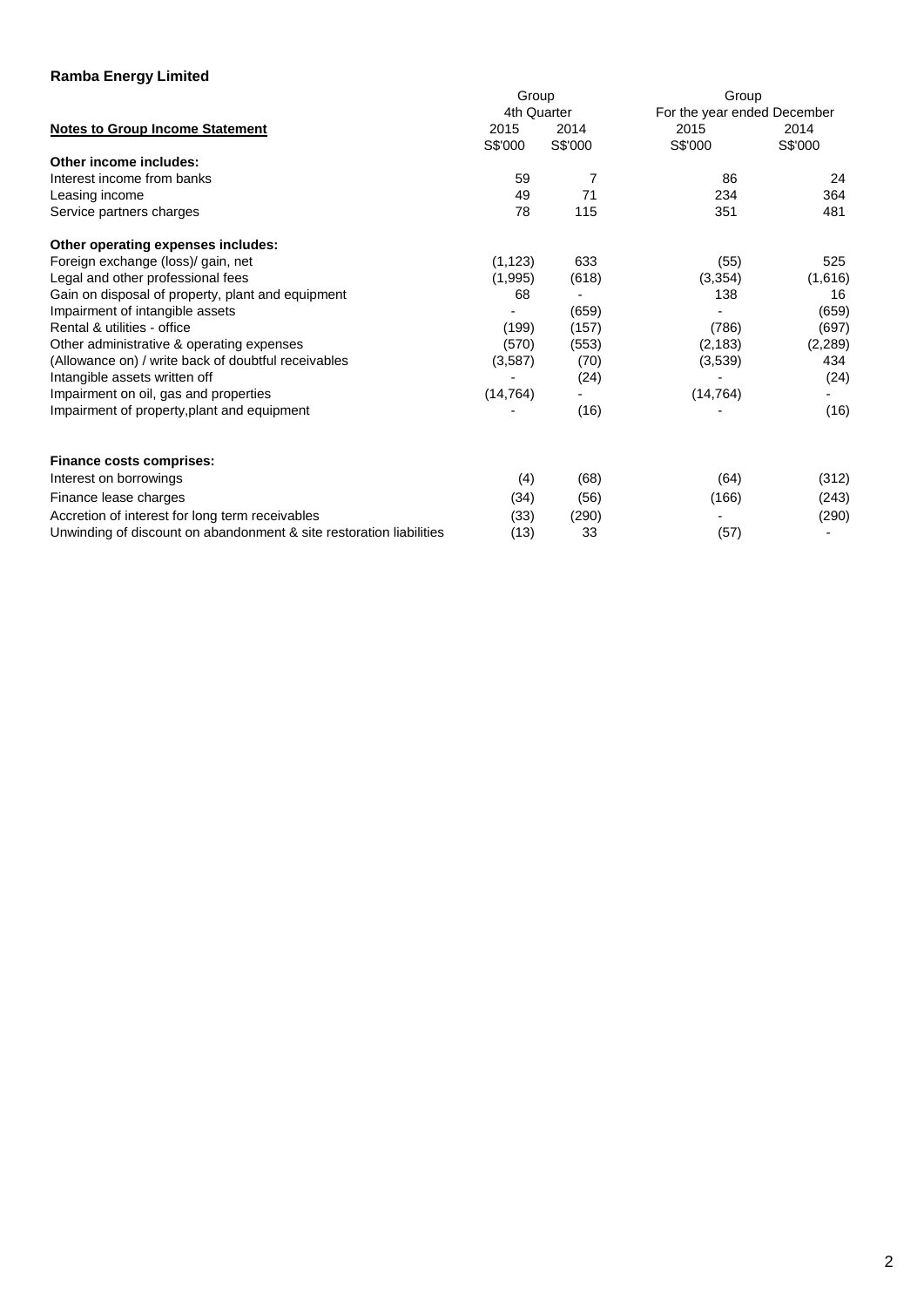### **1b(i) A statement of financial position (for the issuer and group), together with a comparative statement as at the end of the immediately preceding financial year.**

|                                                     | Group               |                     | Company             |                            |  |
|-----------------------------------------------------|---------------------|---------------------|---------------------|----------------------------|--|
| <b>Balance Sheets as at</b>                         | 31.12.15<br>S\$'000 | 31.12.14<br>S\$'000 | 31.12.15<br>S\$'000 | 31.12.14<br><b>S\$'000</b> |  |
| <b>Non-current assets</b>                           |                     |                     |                     |                            |  |
| Oil and gas properties                              | 42,352              | 25,402              | $\blacksquare$      | $\blacksquare$             |  |
| Property, plant and equipment                       | 5,646               | 6,494               | 287                 | 334                        |  |
| Intangible assets                                   | 2,208               | 2,362               | 58                  | 134                        |  |
| Investment in exploration and evaluation assets     | 24,602              | 45,340              |                     |                            |  |
| Investment in marketable securities                 | 3                   | 3                   | 3                   | 3                          |  |
| Investments in subsidiaries                         |                     |                     | 2,893               | 3,098                      |  |
| Loans to subsidiaries                               |                     |                     | 36,165              | 38,992                     |  |
| Other assets                                        | 12                  | 91                  |                     |                            |  |
| Other receivables                                   | 3,075               | 6,020               |                     |                            |  |
| Deferred tax assets                                 | 303                 | 301                 |                     |                            |  |
| <b>Fixed deposits</b>                               | 2,423<br>80,624     | 2,478<br>88,491     | 39,406              | 42,561                     |  |
|                                                     |                     |                     |                     |                            |  |
| <b>Current assets</b>                               |                     |                     |                     |                            |  |
| Trade receivables                                   | 14,500              | 15,982              |                     |                            |  |
| Other receivables                                   | 7,183               | 4,708               | 58,486              | 45,614                     |  |
| Prepaid operating expenses                          | 1,323               | 1,154               | 214                 | 157                        |  |
| Inventories                                         | 205                 | 180                 |                     |                            |  |
| Leased assets                                       | 10                  | 22                  |                     |                            |  |
| Cash and bank balances                              | 11,532              | 3,790               | 1,288               | 250                        |  |
| Assets held for sale                                |                     | 398                 |                     |                            |  |
|                                                     | 34,753              | 26,234              | 59,988              | 46,021                     |  |
| <b>Current liabilities</b>                          |                     |                     |                     |                            |  |
| Trade payables                                      | 18,086              | 18,230              |                     |                            |  |
| Other payables                                      | 13,912              | 11,792              | 4,524               | 3,834                      |  |
| Provisions                                          | 695                 | 429                 |                     |                            |  |
| Finance lease liabilities                           | 1,338               | 1,450               | 74                  | 74                         |  |
| Loans & borrowings                                  | 170                 | 2,633               |                     | 2,633                      |  |
| Income tax payable                                  | 134                 | 175                 |                     |                            |  |
|                                                     | 34,335              | 34,709              | 4,598               | 6,541                      |  |
| Net current assets / (liabilities)                  | 418                 | (8, 475)            | 55,390              | 39,480                     |  |
| Non-current liabilities                             |                     |                     |                     |                            |  |
| Other payables                                      | 2,568               | 2,815               | $\blacksquare$      | $\blacksquare$             |  |
| Provisions                                          | 1,862               | 1,236               | 39                  | 39                         |  |
| Abandonment and site restoration liabilities        | 709                 | 743                 |                     |                            |  |
| Finance lease liabilities                           | 1,133               | 2,470               | 113                 | 187                        |  |
| Loans & borrowings                                  | 4,072               |                     |                     |                            |  |
| Deferred tax liabilities                            | 5,220               | 6,826               |                     |                            |  |
|                                                     | 15,564              | 14,090              | 152                 | 226                        |  |
| <b>Net assets</b>                                   | 65,478              | 65,926              | 94,644              | 81,815                     |  |
|                                                     |                     |                     |                     |                            |  |
| Equity attributable to the owners<br>of the Company |                     |                     |                     |                            |  |
| Share capital                                       | 123,601             | 101,133             | 123,601             | 101,133                    |  |
| Treasury shares                                     | (935)               | (935)               | (935)               | (935)                      |  |
| Other reserves                                      | 10,117              | 5,578               | 6,591               | 6,260                      |  |
| <b>Accumulated losses</b>                           | (65, 574)           | (38, 602)           | (34, 613)           | (24, 643)                  |  |
|                                                     | 67,209              | 67,174              | 94,644              | 81,815                     |  |
| <b>Non-controlling interests</b>                    | (1,731)             | (1,248)             |                     |                            |  |
| <b>Total equity</b>                                 | 65,478              | 65,926              | 94,644              | 81,815                     |  |
|                                                     |                     |                     |                     |                            |  |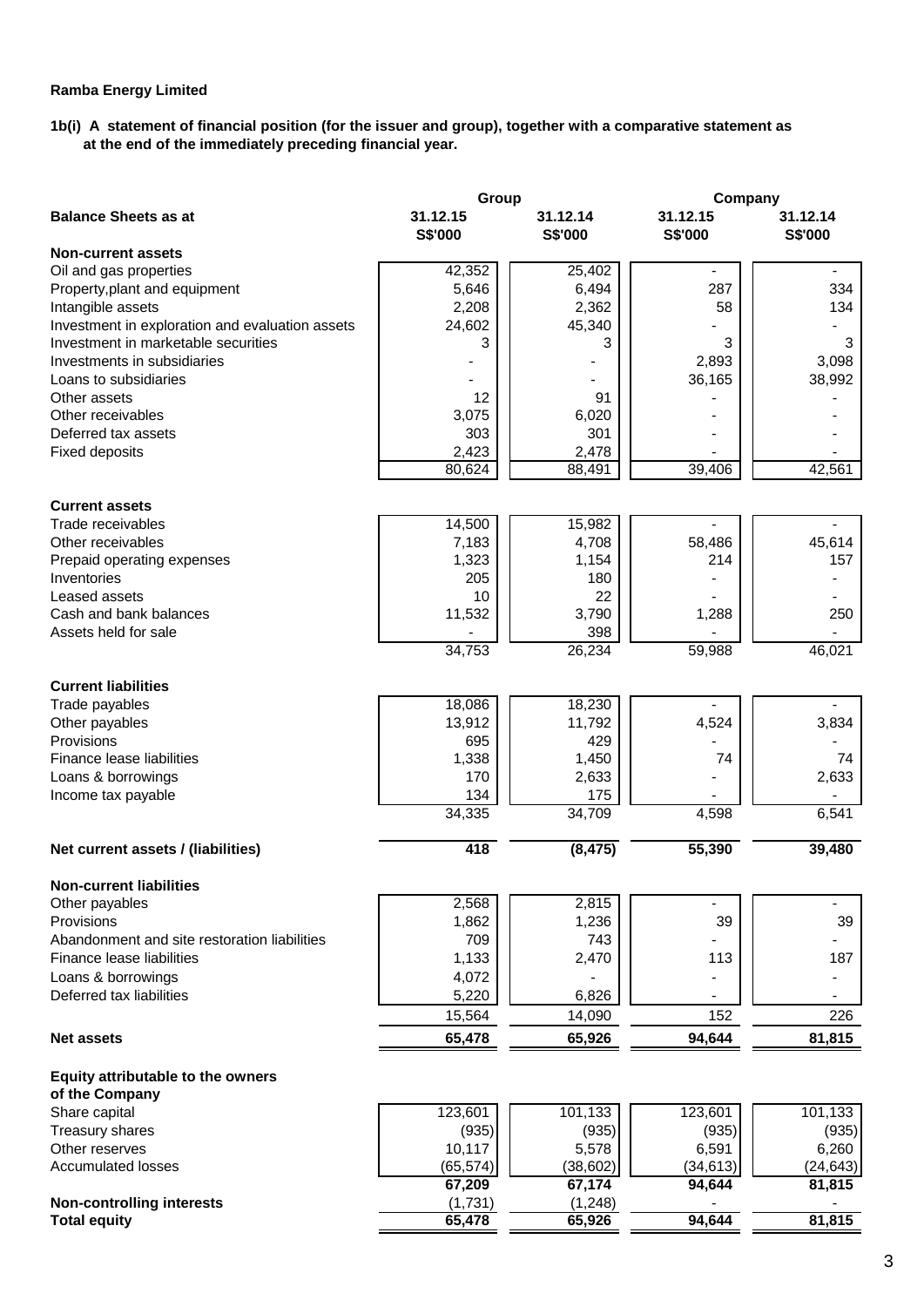# **1(b)(ii). Aggregate amount of Group's borrowings and debt securities**

|              |                                                    | 31-Dec-15<br>S\$'000 | 31 Dec 14<br>S\$'000 |
|--------------|----------------------------------------------------|----------------------|----------------------|
| 1            | Amount repayable in one year or less, or on demand |                      |                      |
|              | Secured                                            | 1,508                | 1,450                |
|              | Unsecured                                          |                      | 2,633                |
| $\mathbf{2}$ | Amount repayable after one year<br>Secured         | 5,205                | 2,470                |
|              | Total                                              | 6,713                | 6,553                |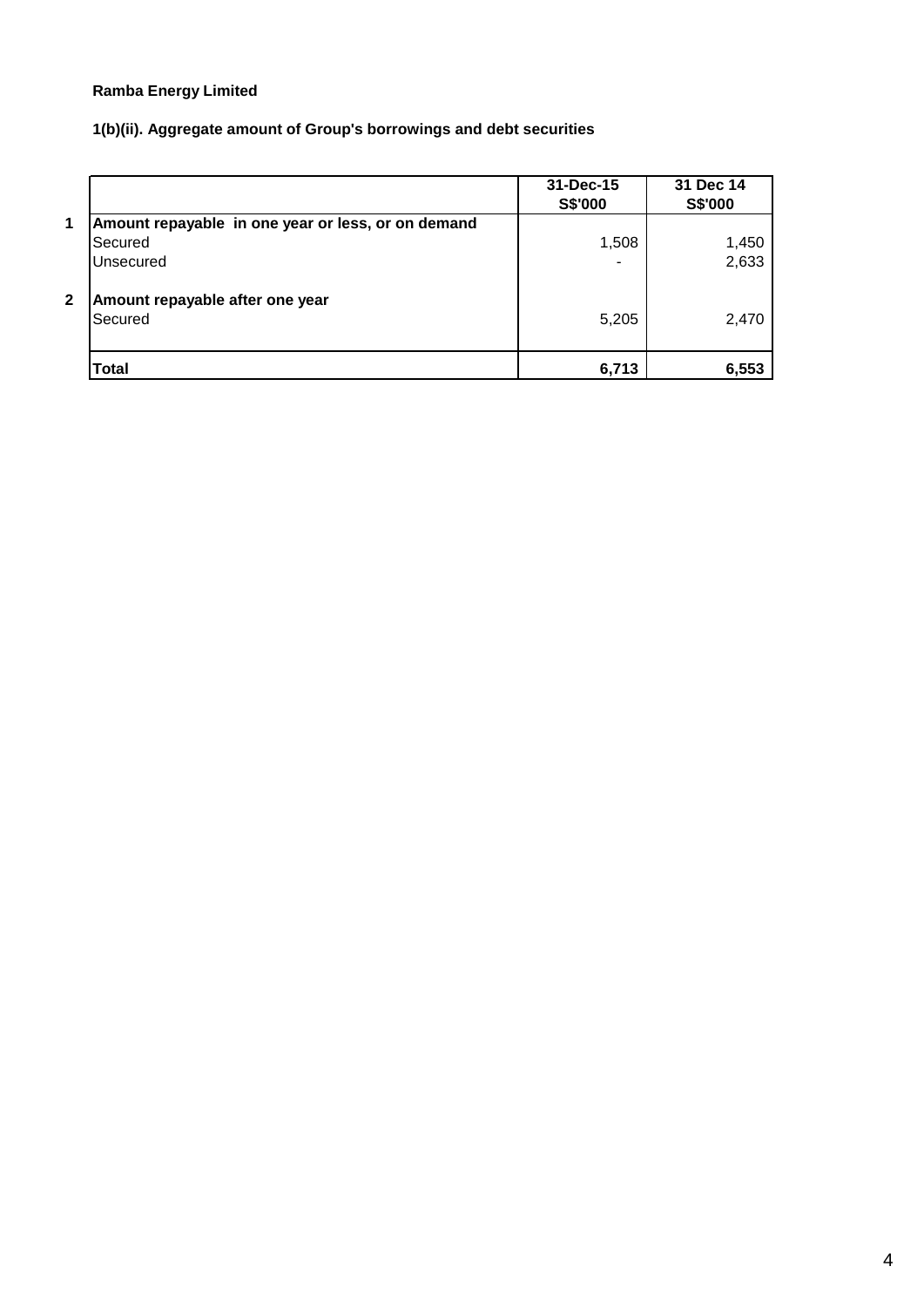# **STATEMENT OF COMPREHENSIVE INCOME**

|                                                                                              | Group                    |                          | Group                      |                            |  |  |
|----------------------------------------------------------------------------------------------|--------------------------|--------------------------|----------------------------|----------------------------|--|--|
|                                                                                              | 4th Quarter              |                          | For the year ended         |                            |  |  |
|                                                                                              | 4Q2015<br><b>S\$'000</b> | 4Q2014<br><b>S\$'000</b> | Dec 2015<br><b>S\$'000</b> | Dec 2014<br><b>S\$'000</b> |  |  |
| Loss, net of tax for the period / year                                                       | (21, 847)                | (4,646)                  | (28, 563)                  | (12, 372)                  |  |  |
| Other comprehensive income<br>Item that may be reclassified subsequently to income statement |                          |                          |                            |                            |  |  |
| Foreign currency translation                                                                 | 592                      | 1,455                    | 4,018                      | 1,732                      |  |  |
| Item that will not be reclassified to income statement                                       |                          |                          |                            |                            |  |  |
| Re-measurement of defined benefit obligation                                                 | 109                      | (34)                     | 109                        | (34)                       |  |  |
| Other comprehensive loss for the period / year, net of tax                                   | 701                      | 1,421                    | 4,127                      | 1,698                      |  |  |
| Total comprehensive loss for the period / year                                               | (21, 146)                | (3, 225)                 | (24, 436)                  | (10, 674)                  |  |  |
| Total comprehensive loss attributable to:                                                    |                          |                          |                            |                            |  |  |
| - Owners of the Company                                                                      | (21,067)                 | (3,032)                  | (23, 953)                  | (10, 168)                  |  |  |
| - Non controlling interests                                                                  | (79)                     | (193)                    | (483)                      | (506)                      |  |  |
|                                                                                              | (21, 146)                | (3,225)                  | (24, 436)                  | (10, 674)                  |  |  |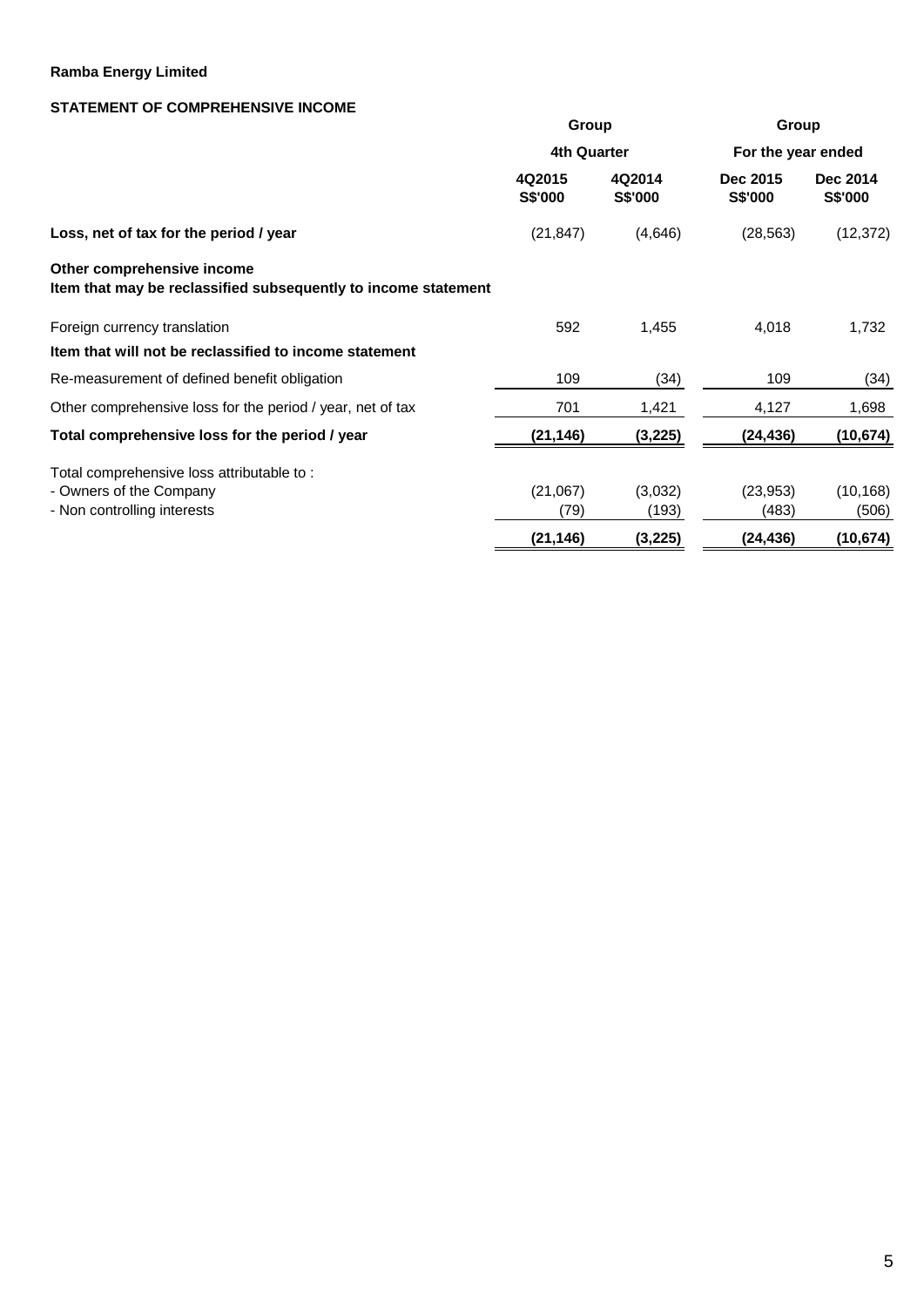**1(c) A cash flow statement (for the group), together with a comparative statement for the corresponding period of the immediately preceding financial year.** 

|                                                                      |                    | Group                |                | Group              |           |  |  |
|----------------------------------------------------------------------|--------------------|----------------------|----------------|--------------------|-----------|--|--|
|                                                                      |                    | For the period ended |                | For the year ended |           |  |  |
|                                                                      | 4Q 2015<br>4Q 2014 |                      |                | 31.12.15           | 31.12.14  |  |  |
|                                                                      |                    | S\$'000              | <b>S\$'000</b> | S\$'000            | S\$'000   |  |  |
| Operating activities :                                               |                    |                      |                |                    |           |  |  |
| Loss before income tax for the period                                |                    | (24, 163)            | (4,241)        | (30, 433)          | (12, 168) |  |  |
| Adjustments for:                                                     |                    |                      |                |                    |           |  |  |
| Depreciation and amortisation expenses                               |                    | 596                  | 760            | 2,478              | 3,033     |  |  |
| Gain on disposal of property, plant and equipment                    |                    | (68)                 |                | (138)              | (16)      |  |  |
| Unrealised exchange differences                                      |                    |                      | (283)          |                    | (96)      |  |  |
| Share based payment                                                  |                    | 772                  | 908            | 3,261              | 2,993     |  |  |
| Allowance / (write back) for doubtful receivables                    |                    | 3,587                | 70             | 3,539              | (434)     |  |  |
| Finance costs                                                        |                    | 84                   | 381            | 287                | 845       |  |  |
| Interest income from banks                                           |                    | (59)                 | (7)            | (86)               | (24)      |  |  |
| Impairment of intangible assets                                      |                    |                      | 659            |                    | 659       |  |  |
| Impairment of property, plant and equipment                          |                    |                      | 16             |                    | 16        |  |  |
|                                                                      |                    |                      |                |                    | $\sim$    |  |  |
| Impairment of oil, gas and properties                                |                    | 14,764               | 24             | 14,764             | 24        |  |  |
| Intangible assets written off                                        |                    |                      |                |                    |           |  |  |
| Foreign exchange translation adjustments                             |                    | 1,309                | (541)          | (312)              | (923)     |  |  |
| Operating cash flows before working capital changes                  |                    | (3, 178)             | (2, 254)       | (6,640)            | (6,091)   |  |  |
| Changes in working capital                                           |                    |                      |                |                    |           |  |  |
| Trade receivables                                                    |                    | (448)                | (59)           | 1,532              | (942)     |  |  |
| Other receivables                                                    |                    | (940)                | (340)          | (2,734)            | (1, 410)  |  |  |
| Prepaid operating expenses                                           |                    | (182)                | 319            | (169)              | (221)     |  |  |
| Inventories                                                          |                    | (2)                  | (1)            | (25)               | (59)      |  |  |
| Trade payables                                                       |                    | 1,451                | (2, 341)       | (143)              | 889       |  |  |
| Other payables and provisions                                        |                    | 590                  | (1,744)        | 674                | 854       |  |  |
| Cash generated (used in) / from operations                           |                    | (2,709)              | (6, 420)       | (7, 505)           | (6,980)   |  |  |
| Interest income received                                             |                    | 59                   | 7              | 86                 | 24        |  |  |
| Income tax paid                                                      |                    | 28                   | (136)          | (214)              | (149)     |  |  |
| Finance costs paid                                                   |                    | (99)                 | (57)           | (230)              | (254)     |  |  |
| Net cash flows used in operating activities                          |                    | (2, 721)             | (6,606)        | (7, 863)           | (7, 359)  |  |  |
|                                                                      |                    |                      |                |                    |           |  |  |
| Investing activities :                                               |                    |                      |                |                    |           |  |  |
| Proceeds from disposal of property, plant and equipment              |                    | 115                  |                | 597                | 2,054     |  |  |
| Purchase of property, plant and equipment and oil and gas properties |                    | (755)                | (258)          | (1, 549)           | (1,066)   |  |  |
| Acquisition of intangible assets                                     |                    |                      |                |                    | (84)      |  |  |
| Acquisition of exploration & evaluation assets                       |                    | (2,000)              | (1, 972)       | (6, 528)           | (6,678)   |  |  |
| Net cash flows used in investing activities                          |                    | (2,640)              | (2, 230)       | (7, 480)           | (5,774)   |  |  |
| <b>Financing activities:</b>                                         |                    |                      |                |                    |           |  |  |
| Proceeds / (repayment) of loans and borrowings                       |                    | 4,242                | (5,538)        | 1,609              | (1,708)   |  |  |
| Net proceeds from placement proceeds                                 |                    |                      | 14,950         | 20,736             | 14,950    |  |  |
| Share issuance expense                                               |                    |                      |                | (7)                |           |  |  |
| Advances from third party                                            |                    | 2,088                |                | 2,088              |           |  |  |
| Repayment of finance lease                                           |                    | (364)                | (430)          | (1, 447)           | (1,825)   |  |  |
| Increase in fixed deposits pledged                                   |                    | (424)                | (1, 136)       | (369)              |           |  |  |
|                                                                      |                    |                      |                |                    | (1, 162)  |  |  |
| Net cash flows generated from financing activities                   |                    | 5,542                | 7,846          | 22,610             | 10,255    |  |  |
| Net increase/ (decrease) in cash and cash equivalents                |                    | 181                  | (990)          | 7,267              | (2,878)   |  |  |
| Effect of exchange rate changes on cash and cash equivalents         |                    | (6)                  | 160            | 51                 | 185       |  |  |
| Cash and cash equivalents at beginning of period / year              |                    | 10,933               | 4,620          | 3,790              | 6,483     |  |  |
|                                                                      |                    |                      |                |                    |           |  |  |
| Cash and cash equivalents at end of period / year                    | Note A             | 11,108               | 3,790          | 11,108             | 3,790     |  |  |
| Note A                                                               |                    |                      |                |                    |           |  |  |
| Cash on hand and at bank                                             |                    | 11,532               | 3,790          | 11,532             | 3,790     |  |  |
| Fixed deposits                                                       |                    | 2,423                | 2,478          | 2,423              | 2,478     |  |  |
| Cash and deposits                                                    |                    | 13,955               | 6,268          | 13,955             | 6,268     |  |  |
| Less: Restricted cash classified as current assets                   |                    | (424)                |                | (424)              |           |  |  |
| Less: Restricted cash classified as non-current assets               |                    | (2, 423)             | (2, 478)       | (2, 423)           | (2, 478)  |  |  |
| Cash and cash equivalents                                            |                    | 11,108               | 3,790          | 11,108             | 3,790     |  |  |
|                                                                      |                    |                      |                |                    |           |  |  |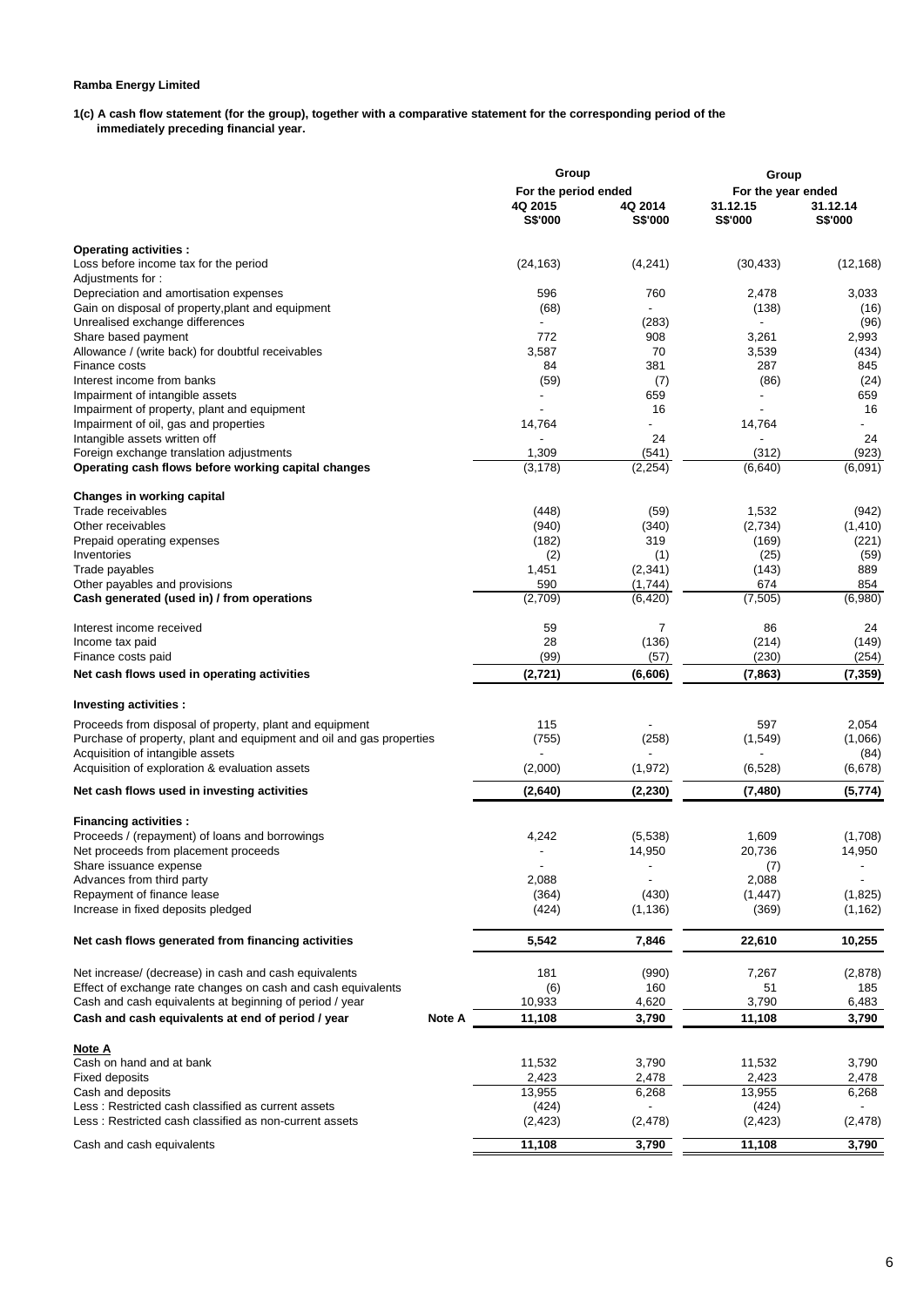|                                                                                                    |                            |                                                                            | Attributable to owners of the Company |                               |                                  |                                       |                                           |                   |                                                       |                                                        |                               |                                         |  |
|----------------------------------------------------------------------------------------------------|----------------------------|----------------------------------------------------------------------------|---------------------------------------|-------------------------------|----------------------------------|---------------------------------------|-------------------------------------------|-------------------|-------------------------------------------------------|--------------------------------------------------------|-------------------------------|-----------------------------------------|--|
| Group                                                                                              | Total<br>Equity<br>S\$'000 | Equity<br>attributable to<br>owners of the<br>Company,<br>total<br>S\$'000 | Share<br>capital<br>S\$'000           | Treasury<br>shares<br>S\$'000 | Accumulated<br>losses<br>S\$'000 | Other<br>reserves<br>total<br>S\$'000 | Share based<br>payment reserve<br>S\$'000 | Others<br>S\$'000 | Foreign currency<br>translation<br>reserve<br>S\$'000 | Gain on<br>reissuance of<br>treasury shares<br>S\$'000 | Capital<br>reserve<br>S\$'000 | Non controlling<br>interests<br>S\$'000 |  |
| Opening balance as at 1 January 2015                                                               | 65,926                     | 67,174                                                                     | 101,133                               | (935)                         | (38, 602)                        | 5,578                                 | 3,630                                     | 66                | (1,096)                                               | 2,630                                                  | 348                           | (1, 248)                                |  |
| Loss for the period                                                                                | (1, 472)                   | (1,368)                                                                    |                                       |                               | (1,368)                          |                                       |                                           |                   |                                                       |                                                        |                               | (104)                                   |  |
| Other comprehensive income                                                                         |                            |                                                                            |                                       |                               |                                  |                                       |                                           |                   |                                                       |                                                        |                               |                                         |  |
| Exchange differences on translating foreign operations                                             | 1,795                      | 1,849                                                                      |                                       |                               |                                  | 1,849                                 |                                           |                   | 1,849                                                 |                                                        |                               | (54)                                    |  |
| Total comprehensive income / (loss) for the period<br>Contributions by and distributions to owners | 323                        | 481                                                                        | $\blacksquare$                        | $\sim$                        | (1, 368)                         | 1,849                                 | $\blacksquare$                            | $\blacksquare$    | 1,849                                                 | $\blacksquare$                                         | $\sim$                        | (158)                                   |  |
| Issuance of shares pursuant to RGPSP                                                               |                            |                                                                            | 581                                   |                               | 539                              | (1, 120)                              | (1, 120)                                  |                   |                                                       |                                                        |                               | $\blacksquare$                          |  |
| Grant of equity settled share based payment to employees                                           | 528                        | 528                                                                        |                                       |                               | $\overline{\phantom{a}}$         | 528                                   | 528                                       |                   |                                                       |                                                        |                               |                                         |  |
| Share issuance expenses                                                                            | (4)                        | (4)                                                                        | (4)                                   |                               | $\overline{\phantom{a}}$         | $\sim$                                |                                           |                   |                                                       |                                                        | $\blacksquare$                | $\blacksquare$                          |  |
| Total contributions by and distributions to owners                                                 | 524                        | 524                                                                        | 577                                   |                               | 539                              | (592)                                 | (592)                                     |                   |                                                       |                                                        |                               |                                         |  |
| Total transactions with owners in their capacity as owners                                         | 524                        | 524                                                                        | 577                                   |                               | 539                              | (592)                                 | (592)                                     |                   |                                                       |                                                        | $\blacksquare$                |                                         |  |
| Closing balance as at 31 March 2015                                                                | 66,773                     | 68,179                                                                     | 101,710                               | (935)                         | (39, 431)                        | 6,835                                 | 3,038                                     | 66                | 753                                                   | 2,630                                                  | 348                           | (1,406)                                 |  |
| Q2 2015                                                                                            |                            |                                                                            |                                       |                               |                                  |                                       |                                           |                   |                                                       |                                                        |                               |                                         |  |
| Loss for the period                                                                                | (3,294)                    | (3,214)                                                                    |                                       |                               | (3,214)                          | $\overline{\phantom{a}}$              |                                           |                   |                                                       |                                                        |                               | (80)                                    |  |
| Other comprehensive income                                                                         |                            |                                                                            |                                       |                               |                                  |                                       |                                           |                   |                                                       |                                                        |                               |                                         |  |
| Exchange differences on translating foreign operations                                             | (890)                      | (920)                                                                      |                                       |                               | $\overline{\phantom{a}}$         | (920)                                 |                                           |                   | (920)                                                 |                                                        |                               | 30                                      |  |
| Total comprehensive loss for the period                                                            | (4, 184)                   | (4, 134)                                                                   | $\blacksquare$                        | $\overline{\phantom{a}}$      | (3,214)                          | (920)                                 | $\overline{\phantom{a}}$                  | $\blacksquare$    | (920)                                                 | $\blacksquare$                                         | $\overline{\phantom{a}}$      | (50)                                    |  |
| Contributions by and distributions to owners                                                       |                            |                                                                            |                                       |                               |                                  |                                       |                                           |                   |                                                       |                                                        |                               |                                         |  |
| Issuance of shares pursuant to placement exercise                                                  | 21,240                     | 21,240                                                                     | 21,240                                |                               |                                  | $\sim$                                |                                           |                   |                                                       |                                                        |                               | $\overline{\phantom{a}}$                |  |
| Grant of equity settled share based payment to employees                                           | 693                        | 693                                                                        | $\sim$                                |                               |                                  | 693                                   | 693                                       |                   |                                                       |                                                        | $\overline{\phantom{a}}$      | $\sim$                                  |  |
| Share issuance expenses                                                                            | (504)                      | (504)                                                                      | (504)                                 |                               |                                  | $\sim$                                | $\sim$                                    |                   |                                                       |                                                        | ÷.                            | $\overline{\phantom{a}}$                |  |
| Total contributions by and distributions to owners                                                 | 21,429                     | 21,429                                                                     | 20,736                                | $\blacksquare$                |                                  | 693                                   | 693                                       |                   |                                                       | $\blacksquare$                                         | $\blacksquare$                | $\sim$                                  |  |
| Total transactions with owners in their capacity as owners                                         | 21,429                     | 21,429                                                                     | 20,736                                |                               |                                  | 693                                   | 693                                       |                   |                                                       |                                                        |                               |                                         |  |
| Closing balance as at 30 June 2015                                                                 | 84,018                     | 85,474                                                                     | 122,446                               | (935)                         | (42, 645)                        | 6,608                                 | 3,731                                     | 66                | (167)                                                 | 2,630                                                  | 348                           | (1, 456)                                |  |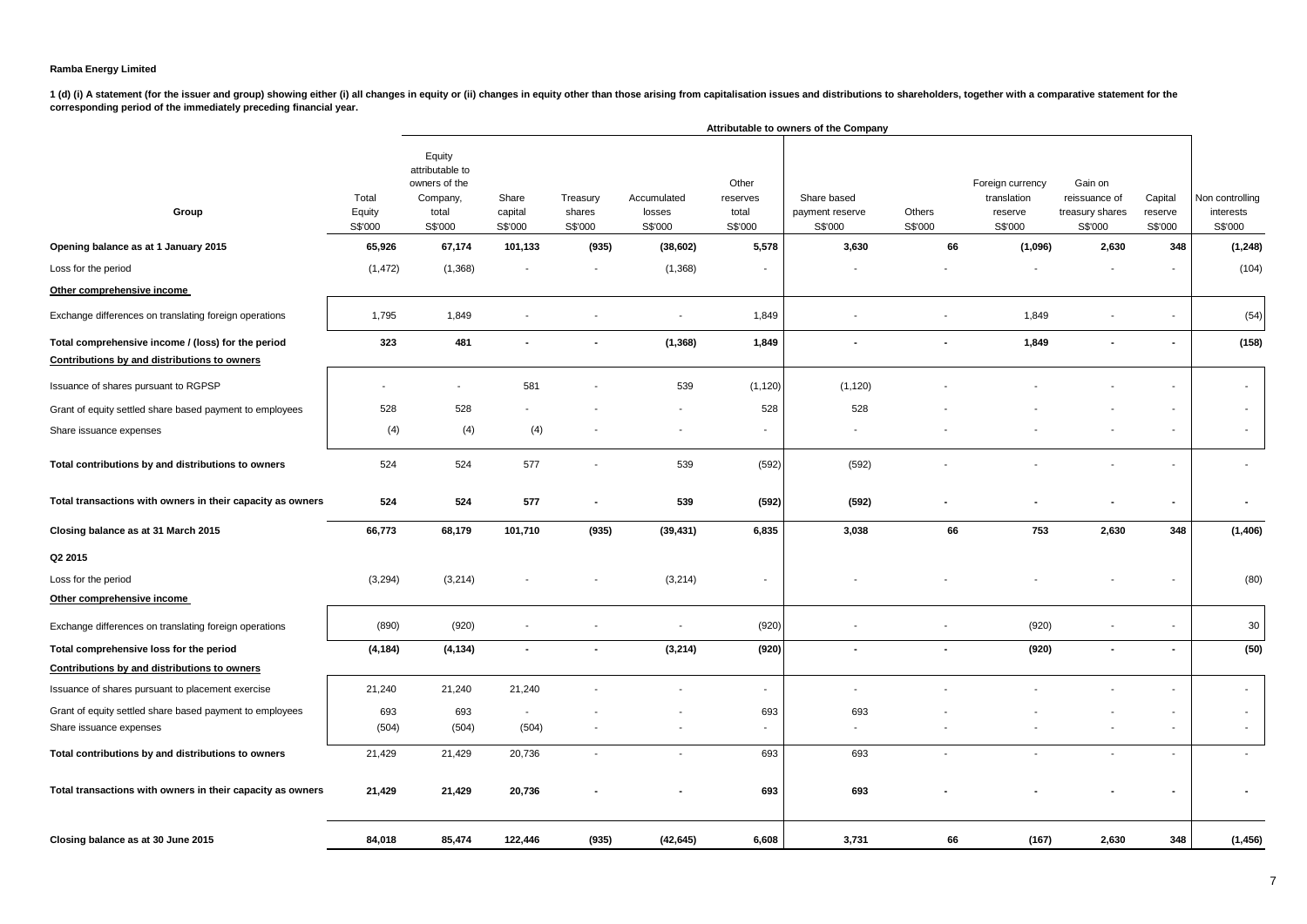1 (d) (i) A statement (for the issuer and group) showing either (i) all changes in equity or (ii) changes in equity other than those arising from capitalisation issues and distributions to shareholders, together with a com

|                                                                                                    | Attributable to owners of the Company |                                                                            |                             |                               |                                  |                                       |                                           |                   |                                                       |                                                        |                               |                                         |
|----------------------------------------------------------------------------------------------------|---------------------------------------|----------------------------------------------------------------------------|-----------------------------|-------------------------------|----------------------------------|---------------------------------------|-------------------------------------------|-------------------|-------------------------------------------------------|--------------------------------------------------------|-------------------------------|-----------------------------------------|
| Group                                                                                              | Total<br>Equity<br>S\$'000            | Equity<br>attributable to<br>owners of the<br>Company,<br>total<br>S\$'000 | Share<br>capital<br>S\$'000 | Treasury<br>shares<br>S\$'000 | Accumulated<br>losses<br>S\$'000 | Other<br>reserves<br>total<br>S\$'000 | Share based<br>payment reserve<br>S\$'000 | Others<br>S\$'000 | Foreign currency<br>translation<br>reserve<br>S\$'000 | Gain on<br>reissuance of<br>treasury shares<br>S\$'000 | Capital<br>reserve<br>S\$'000 | Non controlling<br>interests<br>S\$'000 |
| Opening balance as at 30 June 2015                                                                 | 84,018                                | 85,474                                                                     | 122,446                     | (935)                         | (42, 645)                        | 6,608                                 | 3,731                                     | 66                | (167)                                                 | 2,630                                                  | 348                           | (1, 456)                                |
| Q3 2015                                                                                            |                                       |                                                                            |                             |                               |                                  |                                       |                                           |                   |                                                       |                                                        |                               |                                         |
| Loss for the period                                                                                | (1,950)                               | (1, 844)                                                                   |                             |                               | (1, 844)                         | $\sim$                                |                                           |                   |                                                       |                                                        |                               | (106)                                   |
| Other comprehensive income                                                                         |                                       |                                                                            |                             |                               |                                  |                                       |                                           |                   |                                                       |                                                        |                               |                                         |
| Exchange differences on translating foreign operations                                             | 2,521                                 | 2,610                                                                      | $\sim$                      | $\overline{\phantom{a}}$      | $\overline{\phantom{a}}$         | 2,610                                 | $\overline{a}$                            | $\overline{a}$    | 2,610                                                 | $\blacksquare$                                         | $\overline{\phantom{a}}$      | (89)                                    |
| Total comprehensive income / (loss) for the period<br>Contributions by and distributions to owners | 571                                   | 766                                                                        |                             | $\blacksquare$                | (1, 844)                         | 2,610                                 | $\overline{\phantom{a}}$                  |                   | 2,610                                                 | $\overline{\phantom{a}}$                               |                               | (195)                                   |
| Issuance of shares pursuant to RGPSP                                                               | $\overline{\phantom{a}}$              | $\sim$                                                                     | 980                         |                               | 514                              | (1, 494)                              | (1, 494)                                  |                   |                                                       |                                                        |                               | $\blacksquare$                          |
| Grant of equity settled share based payment to employees                                           | 1,268                                 | 1,268                                                                      |                             |                               |                                  | 1,268                                 | 1,268                                     |                   |                                                       |                                                        |                               | $\blacksquare$                          |
| Share issuance expenses                                                                            | (3)                                   | (3)                                                                        | (3)                         |                               |                                  | $\sim$                                | $\sim$                                    |                   |                                                       |                                                        |                               | $\overline{\phantom{a}}$                |
| Total contributions by and distributions to owners                                                 | 1,265                                 | 1,265                                                                      | 977                         | ä,                            | 514                              | (226)                                 | (226)                                     |                   |                                                       |                                                        |                               |                                         |
| Total transactions with owners in their capacity as owners                                         | 1,265                                 | 1,265                                                                      | 977                         |                               | 514                              | (226)                                 | (226)                                     |                   |                                                       |                                                        |                               |                                         |
| Closing balance as at 30 September 2015                                                            | 85,854                                | 87,505                                                                     | 123,423                     | (935)                         | (43, 975)                        | 8,992                                 | 3,505                                     | 66                | 2,443                                                 | 2,630                                                  | 348                           | (1,651)                                 |
| Q4 2015                                                                                            |                                       |                                                                            |                             |                               |                                  |                                       |                                           |                   |                                                       |                                                        |                               |                                         |
| Loss for the period                                                                                | (21, 847)                             | (21, 735)                                                                  |                             |                               | (21, 735)                        |                                       |                                           |                   |                                                       |                                                        |                               | (112)                                   |
| Other comprehensive income                                                                         |                                       |                                                                            |                             |                               |                                  |                                       |                                           |                   |                                                       |                                                        |                               |                                         |
| Re-measurement of defined benefit obligation                                                       | 109                                   | 109                                                                        |                             |                               |                                  | 109                                   |                                           | 109               |                                                       |                                                        |                               | $\sim$                                  |
| Exchange differences on translating foreign operations                                             | 592                                   | 560                                                                        |                             |                               |                                  | 560                                   |                                           |                   | 560                                                   |                                                        |                               | 32                                      |
| Total comprehensive income / (loss) for the period                                                 | (21, 146)                             | (21,066)                                                                   | $\blacksquare$              | $\blacksquare$                | (21, 735)                        | 669                                   | $\blacksquare$                            | 109               | 560                                                   | $\blacksquare$                                         | $\overline{\phantom{a}}$      | (80)                                    |
| Contributions by and distributions to owners                                                       |                                       |                                                                            |                             |                               |                                  |                                       |                                           |                   |                                                       |                                                        |                               |                                         |
| Issuance of shares pursuant to RGPSP                                                               | $\overline{\phantom{a}}$              |                                                                            | 180                         |                               | 136                              | (316)                                 | (316)                                     |                   |                                                       |                                                        |                               | $\overline{\phantom{a}}$                |
| Grant of equity settled share based payment to employees                                           | 772                                   | 772                                                                        |                             |                               |                                  | 772                                   | 772                                       |                   |                                                       |                                                        |                               | $\overline{\phantom{a}}$                |
| Share issuance expenses                                                                            | (2)                                   | (2)                                                                        | (2)                         |                               |                                  | $\mathbf{r}$                          | $\sim$                                    |                   |                                                       |                                                        |                               | $\sim$                                  |
| Total contributions by and distributions to owners                                                 | 770                                   | 770                                                                        | 178                         | $\sim$                        | 136                              | 456                                   | 456                                       |                   |                                                       |                                                        |                               | $\sim$                                  |
| Total transactions with owners in their capacity as owners                                         | 770                                   | 770                                                                        | 178                         |                               | 136                              | 456                                   | 456                                       |                   |                                                       |                                                        |                               |                                         |
| Closing balance as at 31 December 2015                                                             | 65,478                                | 67,209                                                                     | 123,601                     | (935)                         | (65, 574)                        | 10,117                                | 3,961                                     | 175               | 3,003                                                 | 2,630                                                  | 348                           | (1,731)                                 |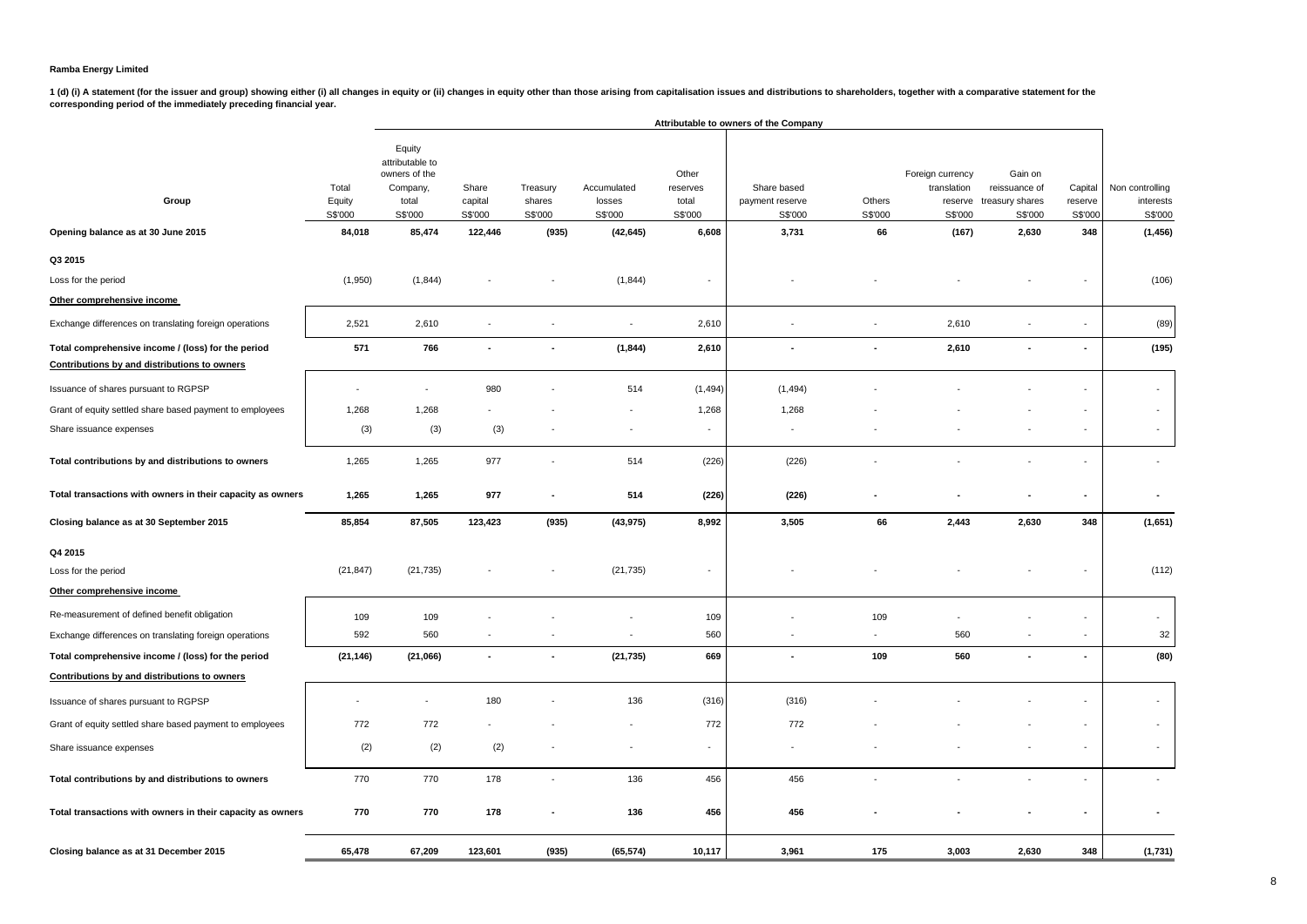|                                                              |                            |                                                                            | Attributable to owners of the Company |                               |                                  |                                       |                                           |                          |                                                       |                                                        |                               |                                         |  |
|--------------------------------------------------------------|----------------------------|----------------------------------------------------------------------------|---------------------------------------|-------------------------------|----------------------------------|---------------------------------------|-------------------------------------------|--------------------------|-------------------------------------------------------|--------------------------------------------------------|-------------------------------|-----------------------------------------|--|
| Group                                                        | Total<br>Equity<br>S\$'000 | Equity<br>attributable to<br>owners of the<br>Company,<br>total<br>S\$'000 | Share<br>capital<br>S\$'000           | Treasury<br>shares<br>S\$'000 | Accumulated<br>losses<br>S\$'000 | Other<br>reserves<br>total<br>S\$'000 | Share based<br>payment reserve<br>S\$'000 | Others<br>S\$'000        | Foreign currency<br>translation<br>reserve<br>S\$'000 | Gain on<br>reissuance of<br>treasury shares<br>S\$'000 | Capital<br>reserve<br>S\$'000 | Non controlling<br>interests<br>S\$'000 |  |
| Opening balance as at 1 January 2014                         | 58,660                     | 59,402                                                                     | 84,263                                | (935)                         | (26, 672)                        | 2,746                                 | 2,560                                     | 100                      | (2,892)                                               | 2,630                                                  | 348                           | (742)                                   |  |
| Loss for the period                                          | (2, 367)                   | (2, 264)                                                                   |                                       |                               | (2, 264)                         |                                       |                                           |                          |                                                       |                                                        |                               | (103)                                   |  |
| Other comprehensive income                                   |                            |                                                                            |                                       |                               |                                  |                                       |                                           |                          |                                                       |                                                        |                               |                                         |  |
| Exchange differences on translating foreign operations       | 393                        | 389                                                                        | $\sim$                                | $\sim$                        | $\mathcal{L}_{\mathcal{A}}$      | 389                                   | $\sim$                                    | $\overline{\phantom{a}}$ | 389                                                   |                                                        | $\overline{\phantom{a}}$      | $\overline{4}$                          |  |
| Total comprehensive (loss) / income for the period           | (1, 974)                   | (1, 875)                                                                   | $\blacksquare$                        | $\blacksquare$                | (2, 264)                         | 389                                   | $\sim$                                    |                          | 389                                                   |                                                        | ÷                             | (99)                                    |  |
| Contributions by and distributions to owners                 |                            |                                                                            |                                       |                               |                                  |                                       |                                           |                          |                                                       |                                                        |                               |                                         |  |
| Issuance of shares pursuant to RGPSP                         |                            |                                                                            | 820                                   |                               |                                  | (820)                                 | (820)                                     |                          |                                                       |                                                        |                               |                                         |  |
| Grant of equity settled share based payment to employees     | 647                        | 647                                                                        |                                       |                               |                                  | 647                                   | 647                                       |                          |                                                       |                                                        |                               |                                         |  |
| Total contributions by and distributions to owners           | 647                        | 647                                                                        | 820                                   |                               |                                  | (173)                                 | (173)                                     |                          |                                                       |                                                        |                               |                                         |  |
| Total transactions with owners in their capacity as owners   | 647                        | 647                                                                        | 820                                   |                               |                                  | (173)                                 | (173)                                     | $\blacksquare$           |                                                       |                                                        |                               |                                         |  |
| Closing balance as at 31 March 2014                          | 57,333                     | 58,174                                                                     | 85,083                                | (935)                         | (28, 936)                        | 2,962                                 | 2,387                                     | 100                      | (2,503)                                               | 2,630                                                  | 348                           | (841)                                   |  |
| Q2 2014<br>Loss for the period<br>Other comprehensive income | (3,025)                    | (2,925)                                                                    |                                       |                               | (2,925)                          |                                       |                                           |                          |                                                       |                                                        |                               | (100)                                   |  |
|                                                              |                            |                                                                            |                                       |                               |                                  |                                       |                                           |                          |                                                       |                                                        |                               |                                         |  |
| Exchange differences on translating foreign operations       | (649)                      | (656)                                                                      | $\overline{\phantom{a}}$              |                               | $\blacksquare$                   | (656)                                 |                                           |                          | (656)                                                 |                                                        |                               | $\overline{7}$                          |  |
| Total comprehensive loss for the period                      | (3, 674)                   | (3,581)                                                                    |                                       |                               | (2,925)                          | (656)                                 |                                           |                          | (656)                                                 |                                                        |                               | (93)                                    |  |
| Contributions by and distributions to owners                 |                            |                                                                            |                                       |                               |                                  |                                       |                                           |                          |                                                       |                                                        |                               |                                         |  |
| Share issuance expenses                                      | (3)                        | (3)                                                                        | (3)                                   |                               |                                  | $\mathbf{r}$                          |                                           |                          |                                                       |                                                        |                               | $\sim$                                  |  |
| Grant of equity settled share based payment to employees     | 708                        | 708                                                                        |                                       |                               |                                  | 708                                   | 708                                       |                          |                                                       |                                                        |                               |                                         |  |
| Total contributions by and distributions to owners           | 705                        | 705                                                                        | (3)                                   | $\overline{\phantom{a}}$      | $\overline{a}$                   | 708                                   | 708                                       | $\overline{\phantom{a}}$ |                                                       |                                                        |                               |                                         |  |
| Total transactions with owners in their capacity as owners   | 705                        | 705                                                                        | (3)                                   |                               |                                  | 708                                   | 708                                       |                          |                                                       |                                                        |                               |                                         |  |
| Closing balance as at 30 June 2014                           | 54,364                     | 55,298                                                                     | 85,080                                | (935)                         | (31, 861)                        | 3,014                                 | 3,095                                     | 100                      | (3, 159)                                              | 2,630                                                  | 348                           | (934)                                   |  |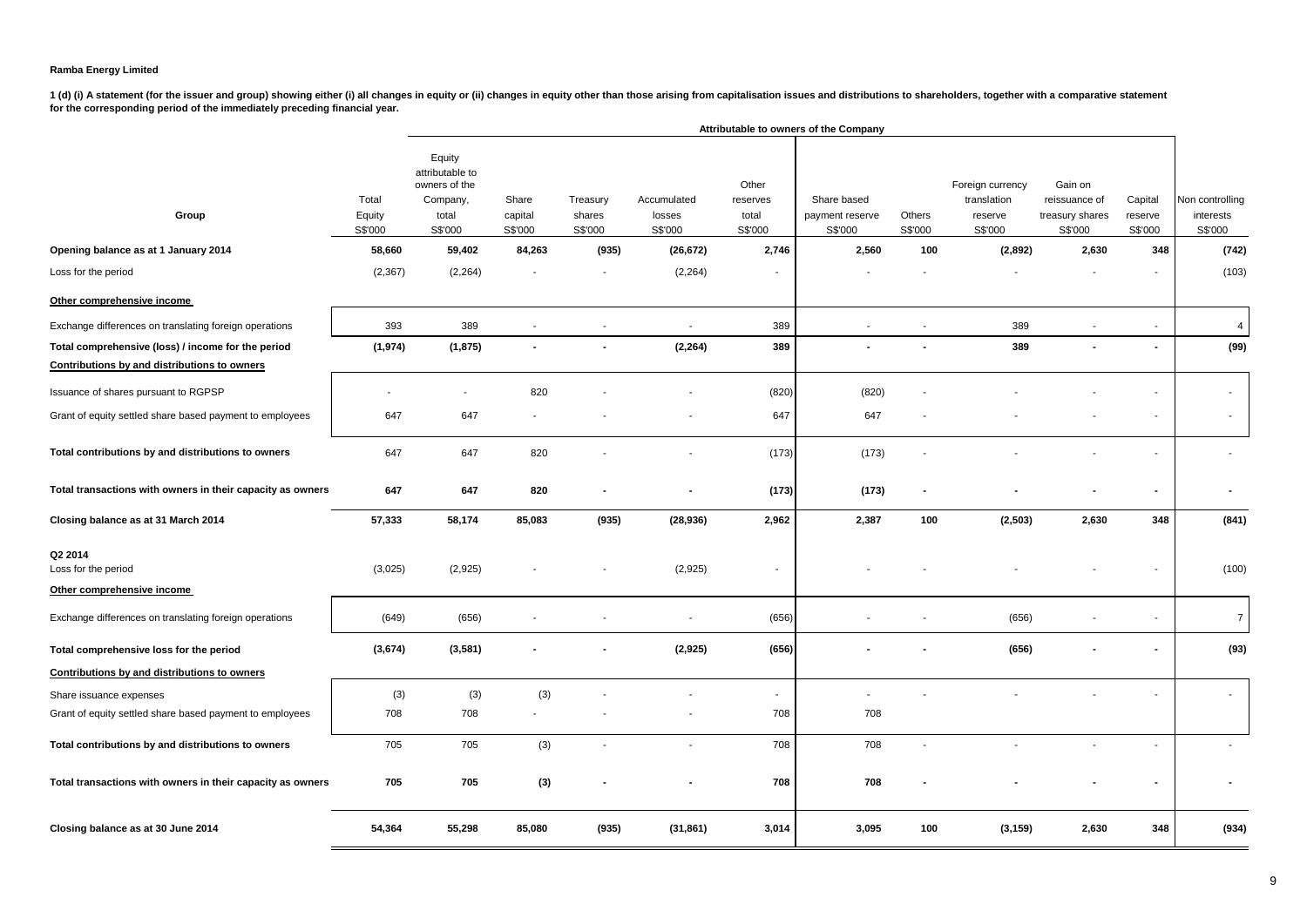|                                                                                                    |                            | Attributable to owners of the Company                                      |                             |                               |                                  |                                       |                                           |                   |                                                       |                                                        |                               |                                         |
|----------------------------------------------------------------------------------------------------|----------------------------|----------------------------------------------------------------------------|-----------------------------|-------------------------------|----------------------------------|---------------------------------------|-------------------------------------------|-------------------|-------------------------------------------------------|--------------------------------------------------------|-------------------------------|-----------------------------------------|
| Group                                                                                              | Total<br>Equity<br>S\$'000 | Equity<br>attributable to<br>owners of the<br>Company,<br>total<br>S\$'000 | Share<br>capital<br>S\$'000 | Treasury<br>shares<br>S\$'000 | Accumulated<br>losses<br>S\$'000 | Other<br>reserves<br>total<br>S\$'000 | Share based<br>payment reserve<br>S\$'000 | Others<br>S\$'000 | Foreign currency<br>translation<br>reserve<br>S\$'000 | Gain on<br>reissuance of<br>treasury shares<br>S\$'000 | Capital<br>reserve<br>S\$'000 | Non controlling<br>interests<br>S\$'000 |
| Opening balance as at 30 June 2014                                                                 | 54,364                     | 55,298                                                                     | 85,080                      | (935)                         | (31, 861)                        | 3,014                                 | 3,095                                     | 100               | (3, 159)                                              | 2,630                                                  | 348                           | (934)                                   |
| Q3 2014                                                                                            |                            |                                                                            |                             |                               |                                  |                                       |                                           |                   |                                                       |                                                        |                               |                                         |
| Loss for the period                                                                                | (2, 334)                   | (2, 232)                                                                   |                             |                               | (2, 232)                         | $\overline{\phantom{a}}$              |                                           |                   |                                                       |                                                        |                               | (102)                                   |
| Other comprehensive income                                                                         |                            |                                                                            |                             |                               |                                  |                                       |                                           |                   |                                                       |                                                        |                               |                                         |
| Exchange differences on translating foreign operations                                             | 533                        | 552                                                                        | $\overline{\phantom{a}}$    |                               | $\overline{\phantom{a}}$         | 552                                   |                                           |                   | 552                                                   |                                                        |                               | (19)                                    |
| Total comprehensive (loss) / income for the period<br>Contributions by and distributions to owners | (1,801)                    | (1,680)                                                                    | $\blacksquare$              |                               | (2, 232)                         | 552                                   |                                           |                   | 552                                                   |                                                        | $\blacksquare$                | (121)                                   |
| Issuance of shares pursuant to RGPSP                                                               |                            |                                                                            | 339                         |                               |                                  | (339)                                 | (339)                                     |                   |                                                       |                                                        |                               | $\overline{\phantom{a}}$                |
| Grant of equity settled share based payment to employees                                           | 730                        | 730                                                                        |                             |                               |                                  | 730                                   | 730                                       |                   |                                                       |                                                        |                               | $\overline{\phantom{a}}$                |
| Total contributions by and distributions to owners                                                 | 730                        | 730                                                                        | 339                         |                               |                                  | 391                                   | 391                                       |                   |                                                       |                                                        |                               | $\overline{\phantom{a}}$                |
| Total transactions with owners in their capacity as owners                                         | 730                        | 730                                                                        | 339                         |                               |                                  | 391                                   | 391                                       |                   |                                                       |                                                        |                               |                                         |
| Closing balance as at 30 September 2014                                                            | 53,293                     | 54,348                                                                     | 85,419                      | (935)                         | (34,093)                         | 3,957                                 | 3,486                                     | 100               | (2,607)                                               | 2,630                                                  | 348                           | (1,055)                                 |
| Q4 2014<br>Loss for the period<br>Other comprehensive income                                       | (4,646)                    | (4,509)                                                                    |                             |                               | (4, 509)                         | $\blacksquare$                        |                                           |                   |                                                       |                                                        |                               | (137)                                   |
| Re-measurement of defined benefit obligation                                                       | (34)                       | (34)                                                                       |                             |                               |                                  | (34)                                  |                                           | (34)              |                                                       |                                                        |                               | $\blacksquare$                          |
| Exchange differences on translating foreign operations                                             | 1,455                      | 1,511                                                                      | $\overline{\phantom{a}}$    |                               |                                  | 1,511                                 | $\overline{\phantom{a}}$                  | $\overline{a}$    | 1,511                                                 |                                                        | $\overline{\phantom{a}}$      | (56)                                    |
| Total comprehensive (loss) / income for the period<br>Contributions by and distributions to owners | (3,225)                    | (3,032)                                                                    | $\overline{\phantom{a}}$    |                               | (4, 509)                         | 1,477                                 | ÷.                                        | (34)              | 1,511                                                 |                                                        |                               | (193)                                   |
| Issuance of shares pursuant to RGPSP<br>Issuance of shares from placement                          | $\overline{a}$<br>14,950   | $\overline{\phantom{a}}$<br>14,950                                         | 764<br>14,950               |                               |                                  | (764)<br>$\blacksquare$               | (764)<br>$\overline{a}$                   |                   |                                                       |                                                        |                               | $\overline{\phantom{a}}$                |
| Grant of equity settled share based payment to employees                                           | 908                        | 908                                                                        |                             |                               |                                  | 908                                   | 908                                       |                   |                                                       |                                                        |                               | $\blacksquare$                          |
| Total contributions by and distributions to owners                                                 | 15,858                     | 15,858                                                                     | 15,714                      | $\overline{\phantom{a}}$      | $\overline{\phantom{a}}$         | 144                                   | 144                                       | $\overline{a}$    |                                                       | $\overline{a}$                                         | $\overline{a}$                | $\overline{a}$                          |
| Total transactions with owners in their capacity as owners                                         | 15,858                     | 15,858                                                                     | 15,714                      |                               |                                  | 144                                   | 144                                       |                   |                                                       |                                                        | $\blacksquare$                |                                         |
| Closing balance as at 31 December 2014                                                             | 65,926                     | 67,174                                                                     | 101,133                     | (935)                         | (38, 602)                        | 5,578                                 | 3,630                                     | 66                | (1,096)                                               | 2,630                                                  | 348                           | (1,248)                                 |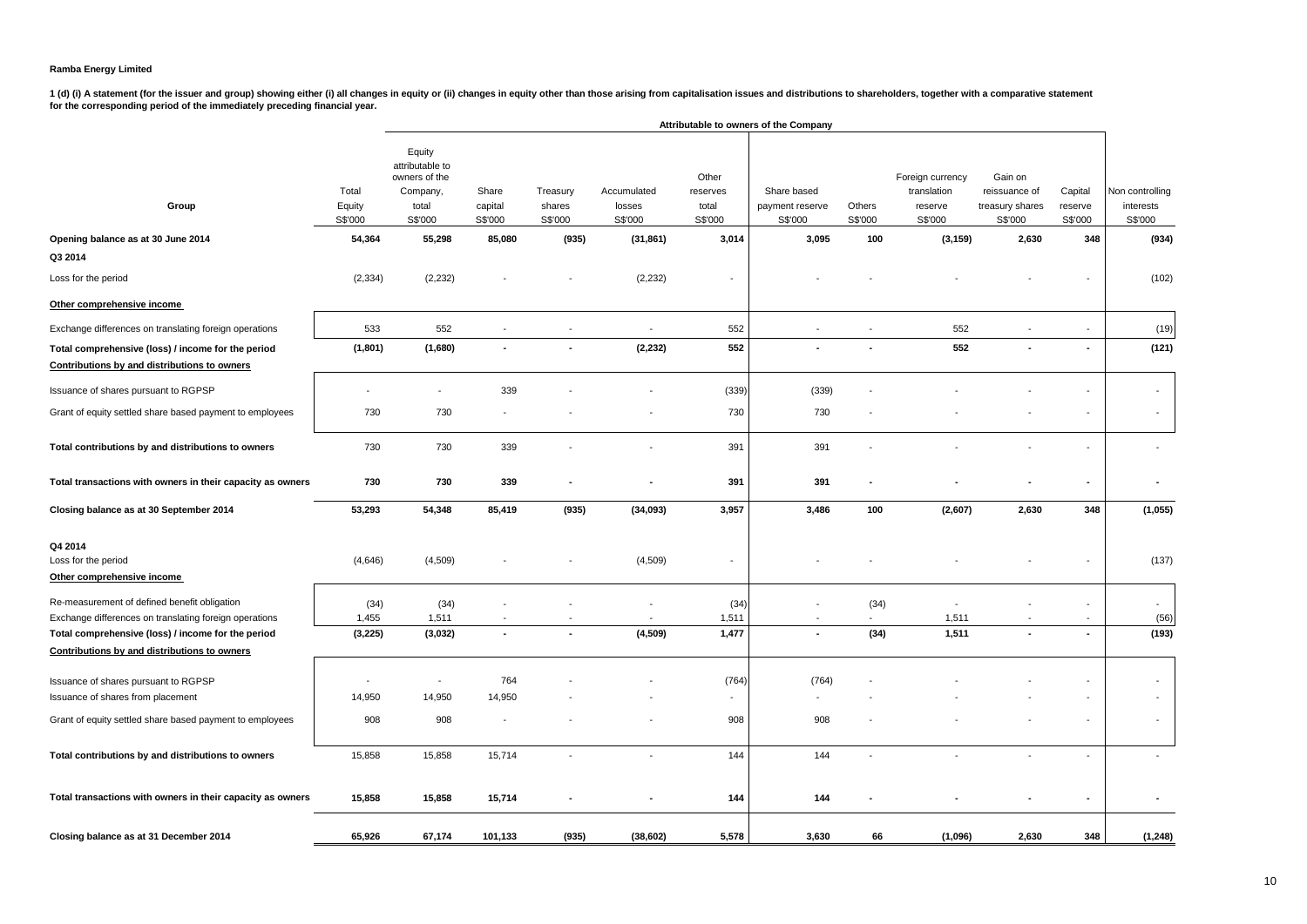|                                                            |          |                |                |             | Other                    |                 | Gain on                  |
|------------------------------------------------------------|----------|----------------|----------------|-------------|--------------------------|-----------------|--------------------------|
|                                                            | Equity   | Share          | Treasury       | Accumulated | reserve                  | Share based     | reissuance of            |
| Company                                                    | total    | capital        | shares         | losses      | total                    | payment reserve | treasury shares          |
|                                                            | S\$'000  | S\$'000        | S\$'000        | S\$'000     | S\$'000                  | S\$'000         | S\$'000                  |
|                                                            |          |                |                |             |                          |                 |                          |
| Opening balance as at 1 January 2015                       | 81,815   | 101,133        | (935)          | (24, 643)   | 6,260                    | 3,630           | 2,630                    |
| Q1 2015                                                    |          |                |                |             |                          |                 |                          |
| Loss for the period                                        | (784)    | $\blacksquare$ | ÷,             | (784)       | $\blacksquare$           | $\sim$          | $\sim$                   |
| Total comprehensive loss for the period                    | (784)    |                |                | (784)       | $\overline{\phantom{a}}$ |                 |                          |
| Contributions by and distributions to owners               |          |                |                |             |                          |                 |                          |
| Issuance of shares pursuant to RGPSP                       | (154)    | 581            |                | 385         | (1, 120)                 | (1, 120)        |                          |
| Grant of equity settled share based payment to employees   | 528      |                |                |             | 528                      | 528             |                          |
| Share issuance expenses                                    | (4)      | (4)            |                |             | $\blacksquare$           |                 |                          |
| Total transactions with owners in their capacity as owners | 370      | 577            | $\blacksquare$ | 385         | (592)                    | (592)           | $\blacksquare$           |
| Balance as at 31 March 2015                                | 81,401   | 101,710        | (935)          | (25, 042)   | 5,668                    | 3,038           | 2,630                    |
| Q2 2015                                                    |          |                |                |             |                          |                 |                          |
| Loss for the period                                        | (1,897)  |                |                | (1,897)     | ÷,                       |                 |                          |
| Total comprehensive loss for the period                    | (1, 897) |                |                | (1, 897)    | $\blacksquare$           |                 |                          |
| Contributions by and distributions to owners               |          |                |                |             |                          |                 |                          |
| Grant of equity settled share based payment to employees   | 693      |                |                |             | 693                      | 693             |                          |
| Issuance of shares pursuant to placement exercise          | 21,240   | 21,240         |                |             |                          |                 |                          |
| Share issuance expenses                                    | (504)    | (504)          |                |             | $\blacksquare$           |                 |                          |
| Total transactions with owners in their capacity as owners | 21,429   | 20,736         |                |             | 693                      | 693             | $\overline{\phantom{a}}$ |
| Balance as at 30 June 2015                                 | 100,933  | 122,446        | (935)          | (26, 939)   | 6,361                    | 3,731           | 2,630                    |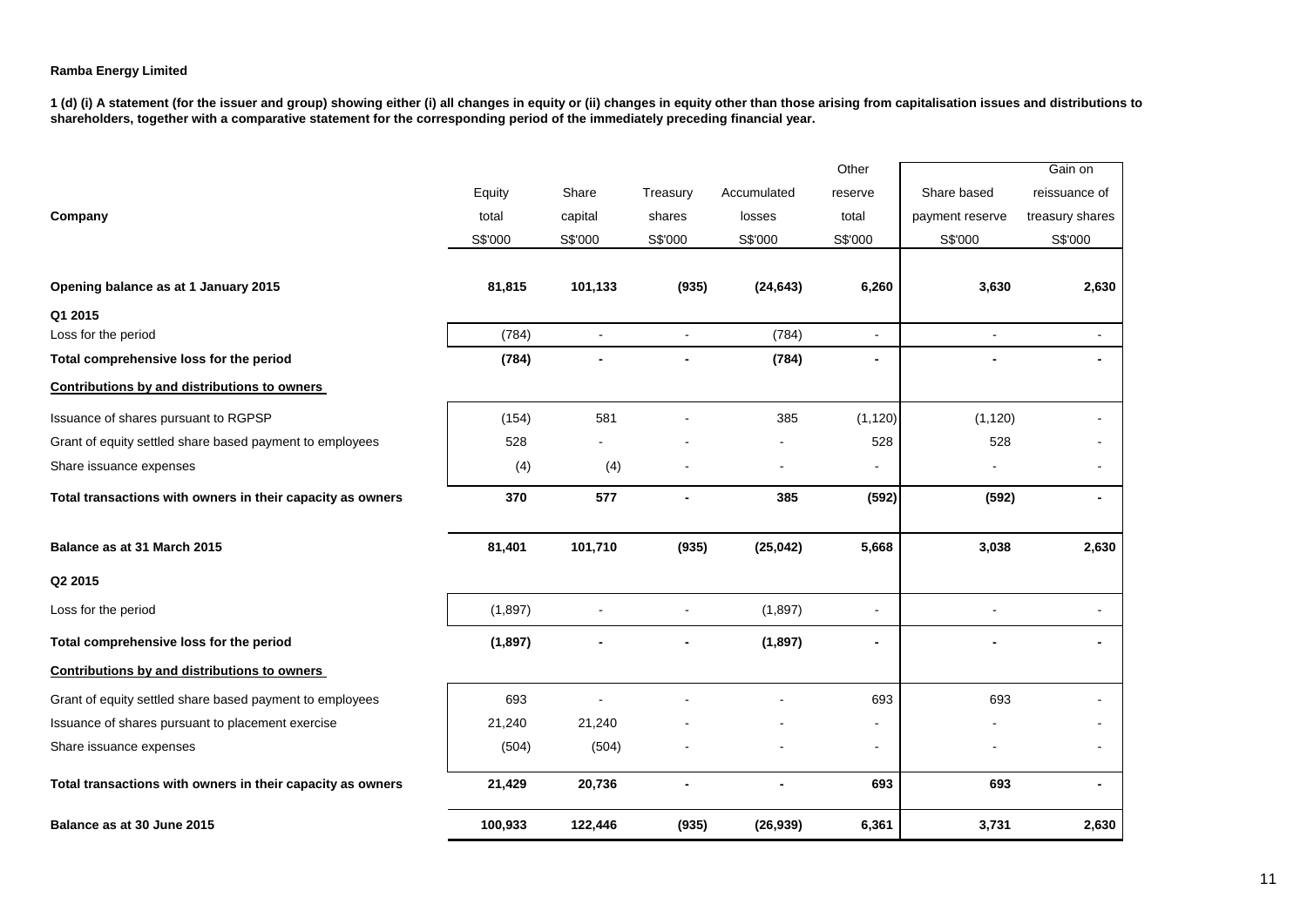|                                                            |          |                          |                          |             | Other          |                          | Gain on                  |
|------------------------------------------------------------|----------|--------------------------|--------------------------|-------------|----------------|--------------------------|--------------------------|
|                                                            | Equity   | Share                    | Treasury                 | Accumulated | reserve        | Share based              | reissuance of            |
| Company                                                    | total    | capital                  | shares                   | losses      | total          | payment reserve          | treasury shares          |
|                                                            | S\$'000  | S\$'000                  | S\$'000                  | S\$'000     | S\$'000        | S\$'000                  | S\$'000                  |
|                                                            |          |                          |                          |             |                |                          |                          |
| Opening balance as at 30 June 2015                         | 100,933  | 122,446                  | (935)                    | (26, 939)   | 6,361          | 3,731                    | 2,630                    |
| Q3 2015                                                    |          |                          |                          |             |                |                          |                          |
| Loss for the period                                        | (454)    | $\blacksquare$           | L.                       | (454)       | ä,             | $\blacksquare$           | $\sim$                   |
| Total comprehensive loss for the period                    | (454)    | $\blacksquare$           | $\blacksquare$           | (454)       | $\blacksquare$ |                          | $\blacksquare$           |
| Contributions by and distributions to owners               |          |                          |                          |             |                |                          |                          |
| Issuance of shares pursuant to RGPSP                       | (34)     | 980                      |                          | 475         | (1,489)        | (1,489)                  |                          |
| Grant of equity settled share based payment to employees   | 1,263    |                          |                          |             | 1,263          | 1,263                    |                          |
| Share issuance expenses                                    | (3)      | (3)                      |                          |             | $\blacksquare$ |                          | $\overline{\phantom{a}}$ |
| Total transactions with owners in their capacity as owners | 1,226    | 977                      | $\blacksquare$           | 475         | (226)          | (226)                    | ۰                        |
| Balance as at 30 September 2015                            | 101,705  | 123,423                  | (935)                    | (26, 918)   | 6,135          | 3,505                    | 2,630                    |
| Q4 2015                                                    |          |                          |                          |             |                |                          |                          |
| Loss for the period                                        | (7, 804) | $\overline{\phantom{a}}$ | $\overline{\phantom{a}}$ | (7, 804)    | ٠              | $\overline{\phantom{a}}$ | $\blacksquare$           |
| Total comprehensive loss for the period                    | (7, 804) |                          |                          | (7, 804)    | $\blacksquare$ |                          | ٠                        |
| Contributions by and distributions to owners               |          |                          |                          |             |                |                          |                          |
| Issuance of shares pursuant to RGPSP                       | (27)     | 180                      |                          | 109         | (316)          | (316)                    |                          |
| Grant of equity settled share based payment to employees   | 772      |                          |                          |             | 772            | 772                      |                          |
| Share issuance expenses                                    | (2)      | (2)                      |                          |             | ٠              |                          | $\overline{\phantom{a}}$ |
| Total transactions with owners in their capacity as owners | 743      | 178                      | $\blacksquare$           | 109         | 456            | 456                      | $\blacksquare$           |
| Balance as at 31 December 2015                             | 94,644   | 123,601                  | (935)                    | (34, 613)   | 6,591          | 3,961                    | 2,630                    |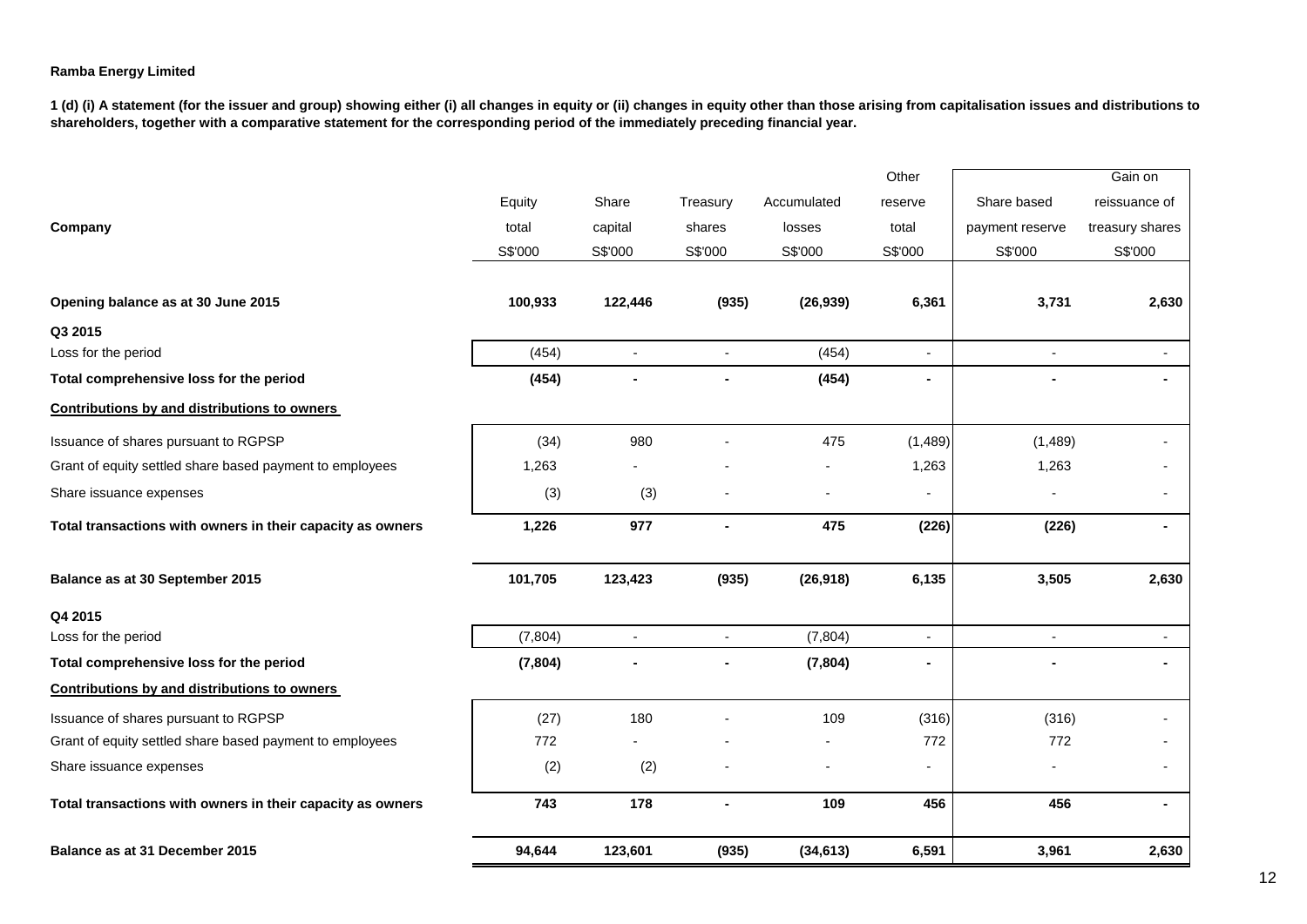|                                                            |          |                |                |             | Other          |                 | Gain on         |
|------------------------------------------------------------|----------|----------------|----------------|-------------|----------------|-----------------|-----------------|
|                                                            | Equity   | Share          | Treasury       | Accumulated | reserve        | Share based     | reissuance of   |
| Company                                                    | total    | capital        | shares         | losses      | total          | payment reserve | treasury shares |
|                                                            | S\$'000  | S\$'000        | S\$'000        | S\$'000     | S\$'000        | S\$'000         | S\$'000         |
| Opening balance as at 1 January 2014                       | 66,599   | 84,263         | (935)          | (21, 919)   | 5,190          | 2,560           | 2,630           |
| Profit for the period                                      | 2,320    | $\blacksquare$ |                | 2,320       | $\blacksquare$ |                 | $\sim$          |
| Total comprehensive income for the period                  | 2,320    |                |                | 2,320       | ٠              |                 |                 |
| Contributions by and distributions to owners               |          |                |                |             |                |                 |                 |
| Grant of equity settled share based payment to employees   | 647      |                |                |             | 647            | 647             |                 |
| Issuance of shares pursuant to RGPSP / RGSOS               |          | 820            |                |             | (820)          | (820)           |                 |
| Total transactions with owners in their capacity as owners | 647      | 820            |                |             | (173)          | (173)           |                 |
| Closing balance as at 31 March 2014                        | 69,566   | 85,083         | (935)          | (19, 599)   | 5,017          | 2,387           | 2,630           |
| 2Q 2014                                                    |          |                |                |             |                |                 |                 |
| Loss for the period                                        | (1,536)  | $\blacksquare$ | $\blacksquare$ | (1,536)     | $\mathbf{r}$   | $\blacksquare$  | $\sim$          |
| Total comprehensive loss for the period                    | (1, 536) |                |                | (1, 536)    | ٠              | ٠               | ۰               |
| <b>Contributions by and distributions to owners</b>        |          |                |                |             |                |                 |                 |
| Share issuance expenses                                    | (3)      | (3)            |                |             | -              |                 |                 |
| Grant of equity settled share based payment to employees   | 708      |                |                |             | 708            | 708             |                 |
| Total transactions with owners in their capacity as owners | 705      | (3)            |                |             | 708            | 708             |                 |
| Balance as at 30 June 2014                                 | 68,735   | 85,080         | (935)          | (21, 135)   | 5,725          | 3,095           | 2,630           |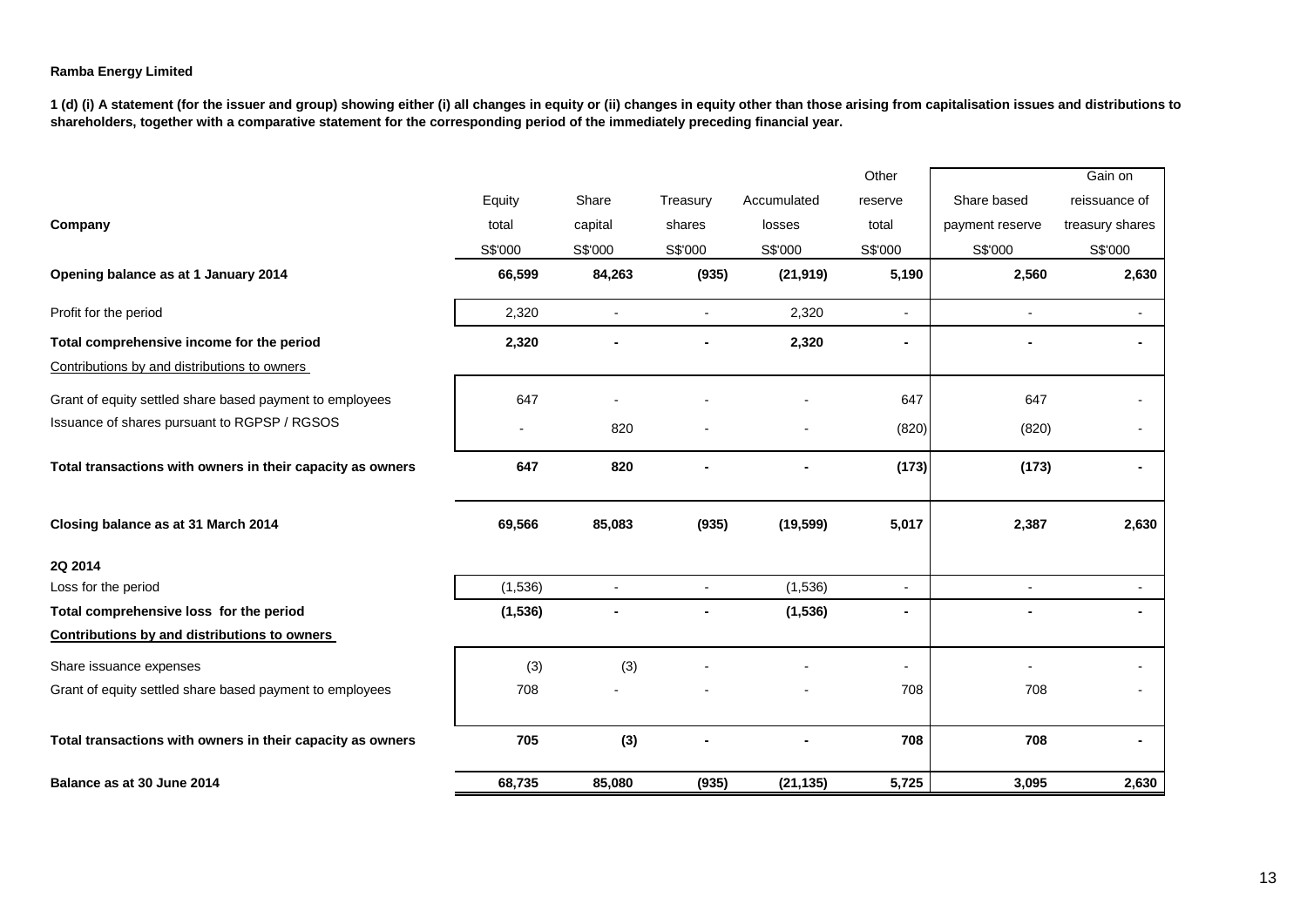|                                                            |          |                |                          |             | Other          |                 | Gain on                  |
|------------------------------------------------------------|----------|----------------|--------------------------|-------------|----------------|-----------------|--------------------------|
|                                                            | Equity   | Share          | Treasury                 | Accumulated | reserve        | Share based     | reissuance of            |
| Company                                                    | total    | capital        | shares                   | losses      | total          | payment reserve | treasury shares          |
|                                                            | S\$'000  | S\$'000        | S\$'000                  | S\$'000     | S\$'000        | S\$'000         | S\$'000                  |
| Opening balance as at 30 June 2014                         | 68,735   | 85,080         | (935)                    | (21, 135)   | 5,725          | 3,095           | 2,630                    |
| 3Q 2014                                                    |          |                |                          |             |                |                 |                          |
| Loss for the period                                        | (1, 329) | $\blacksquare$ | $\overline{\phantom{a}}$ | (1, 329)    | $\blacksquare$ |                 | $\blacksquare$           |
| Total comprehensive income for the period                  | (1, 329) |                |                          | (1, 329)    | ٠              |                 |                          |
| Contributions by and distributions to owners               |          |                |                          |             |                |                 |                          |
| Grant of equity settled share based payment to employees   |          | 339            |                          |             | (339)          | (339)           |                          |
| Issuance of shares pursuant to RGPSP / RGSOS               | 730      |                |                          |             | 730            | 730             |                          |
| Total transactions with owners in their capacity as owners | 730      | 339            |                          |             | 391            | 391             | ۰                        |
| Closing balance as at 30 September 2014                    | 68,136   | 85,419         | (935)                    | (22, 464)   | 6,116          | 3,486           | 2,630                    |
| 4Q 2014                                                    |          |                |                          |             |                |                 |                          |
| Loss for the period                                        | (2, 179) |                |                          | (2, 179)    | $\overline{a}$ |                 | $\overline{\phantom{a}}$ |
| Total comprehensive income for the period                  | (2, 179) |                |                          | (2, 179)    | ۰              |                 |                          |
| Contributions by and distributions to owners               |          |                |                          |             |                |                 |                          |
| Issuance of shares pursuant to RGPSP                       |          | 764            |                          |             | (764)          | (764)           |                          |
| Issuance of shares via placement                           | 14,950   | 14,950         |                          |             |                |                 |                          |
| Grant of equity settled share based payment to employees   | 908      | $\blacksquare$ |                          |             | 908            | 908             | ٠                        |
| Total transactions with owners in their capacity as owners | 15,858   | 15,714         |                          |             | 144            | 144             | ٠                        |
| Closing balance as at 31 December 2014                     | 81,815   | 101,133        | (935)                    | (24, 643)   | 6,260          | 3,630           | 2,630                    |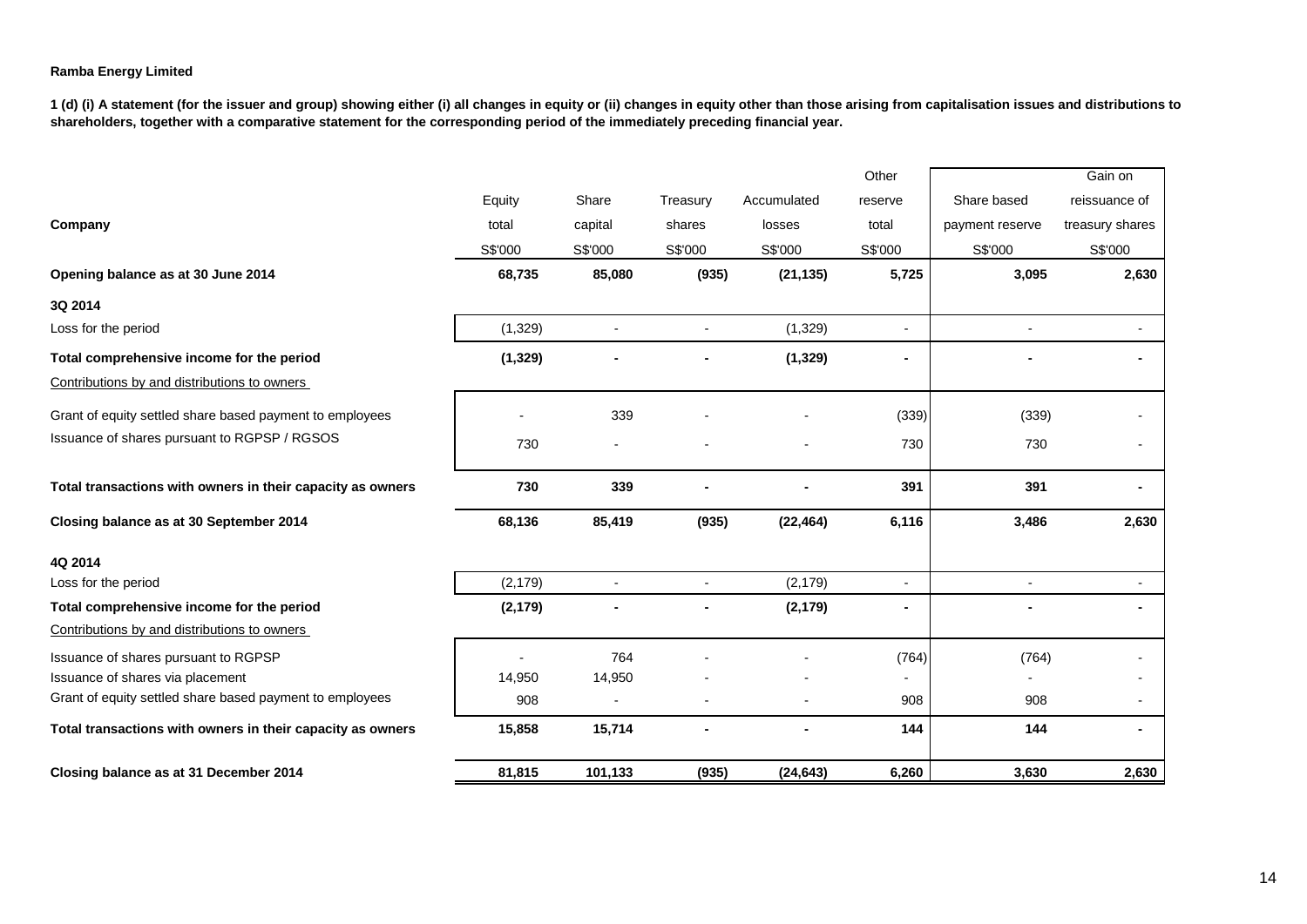#### **RAMBA ENERGY LIMITED**

**1 (d)(ii) Details of any changes in the company's share capital arising from rights issue, bonus issue, share buy-backs, exercise of share options or warrants, conversion of other issues of equity securities, issue of shares for cash or as consideration for acquisition or for any other purpose since the end of the previous period reported on. State also the number of shares that may be issued on conversion of all the outstanding convertibles as at the end of the current financial period reported on and as at the end of the corresponding period of the immediately preceding financial year.**

On 16 February 2015 , the Company granted 5,335,000 share awards (other than controlling shareholders and their associates) and 3,557,000 share options at the exercise price of S\$0.2863 under the Ramba Group Performance Share Plan ("RGPSP") and Ramba Group Stock Options Scheme ("RGSOS") respectively. The share awards will be released over three years from the grant date in equal one-third proportion of the total share awards granted. On the same date, the Company granted 624,000 share awards to Mr Aditya Wisnuwardana Seky Soeryadjaya, an associate of the controlling shareholder of the Company, which was subsequently approved at the Annual General Meeting held on 30 April 2015.

#### In Q1 2015, the Company issued 2,020,000 under the RGPSP by way of new shares.

In Q2 2015, the Company completed allotment of 68,000,000 and 9,000,000 shares at \$0.27 per share and \$0.32 per share respectively. The net proceeds raised from the 2 placement amounting to S\$20.69 million.

On 10 August 2015 , the Company granted another 5,802,000 share awards (other than controlling shareholders and their associates) under the RGPSP. The share awards will be released over 4 tranches , being the 1st tranche of 30% of the total grant released on 25th August 2015. The remaining tranches will be released over three years from the grant date at 30%, 20% and 20% of the total grant awards granted. On the same date, the Company granted 1,200,000 share awards to Mr Aditya Wisnuwardana Seky Soeryadjaya, an associate of the controlling shareholder of the Company, which will be subject to shareholder's approval.

In Q3 2015 , the Company issued 4,033,224 under the RGPSP by way of new shares. In Q4 2015, the Company issued 1,091,972 under RGPSP by way of new shares.

|                                                                                                                        | As at<br>31-Dec-15 | As at<br>31-Dec-14 |
|------------------------------------------------------------------------------------------------------------------------|--------------------|--------------------|
| The number of shares that may be issued on RGPSP and<br>exercise of share options outstanding at the end of the period | 22.553.104         | 17.482.668         |

#### **1(d) (iii) To show the total number of issued shares excluding treasury shares as at the end of the current financial year end as at the end of the immediately preceding year.**

|                                                                           | As at<br>31-Dec-15 | As at<br>31-Dec-14 |
|---------------------------------------------------------------------------|--------------------|--------------------|
| Total number of ordinary shares                                           | 127,379,250        | 127,379,250        |
| Treasury shares                                                           | (11, 148, 000)     | (11, 148, 000)     |
| Release of treasury shares for utilisation pursuant to share<br>placement | 9,340,785          | 9,340,785          |
| Subtotal                                                                  | (1,807,215)        | (1,807,215)        |
| New issuance of shares                                                    | 325.634.966        | 248.634.966        |
| Share issuance under the Performance Share Plan & Option                  |                    |                    |
| Scheme                                                                    | 18,200,647         | 11,055,451         |
| Total number of ordinary shares after treasury shares                     | 469.407.648        | 385,262,452        |

#### **1(d) (iv) A statement showing all sales, transfers, disposal, cancellation and/or use of treasury shares as at the end of the current financial year reported on.**

| The movement of treasury shares is as follow<br>As at 1 January 2015 | 1.807.215                |
|----------------------------------------------------------------------|--------------------------|
| Re-issuance of treasury shares                                       | $\overline{\phantom{0}}$ |
| As at 31 December 2015                                               | 1.807.215                |

#### **2 Whether the figures have been audited or reviewed and in accordance with which auditing standard or practice.**

The figures have not been audited nor reviewed.

- **3** Not applicable. **Where the figures have been audited or reviewed, the auditors' report (including any qualifications or emphasis of a matter)**
- **4 Whether the same accounting policies and methods of computation as in the issuer's most recently audited annual financial statements have been applied.**

The Group has applied the same accounting policies and methods of computation in the preparation of the financial statements for the current reporting period compared with those of the audited financial statements as at 31 December 2014.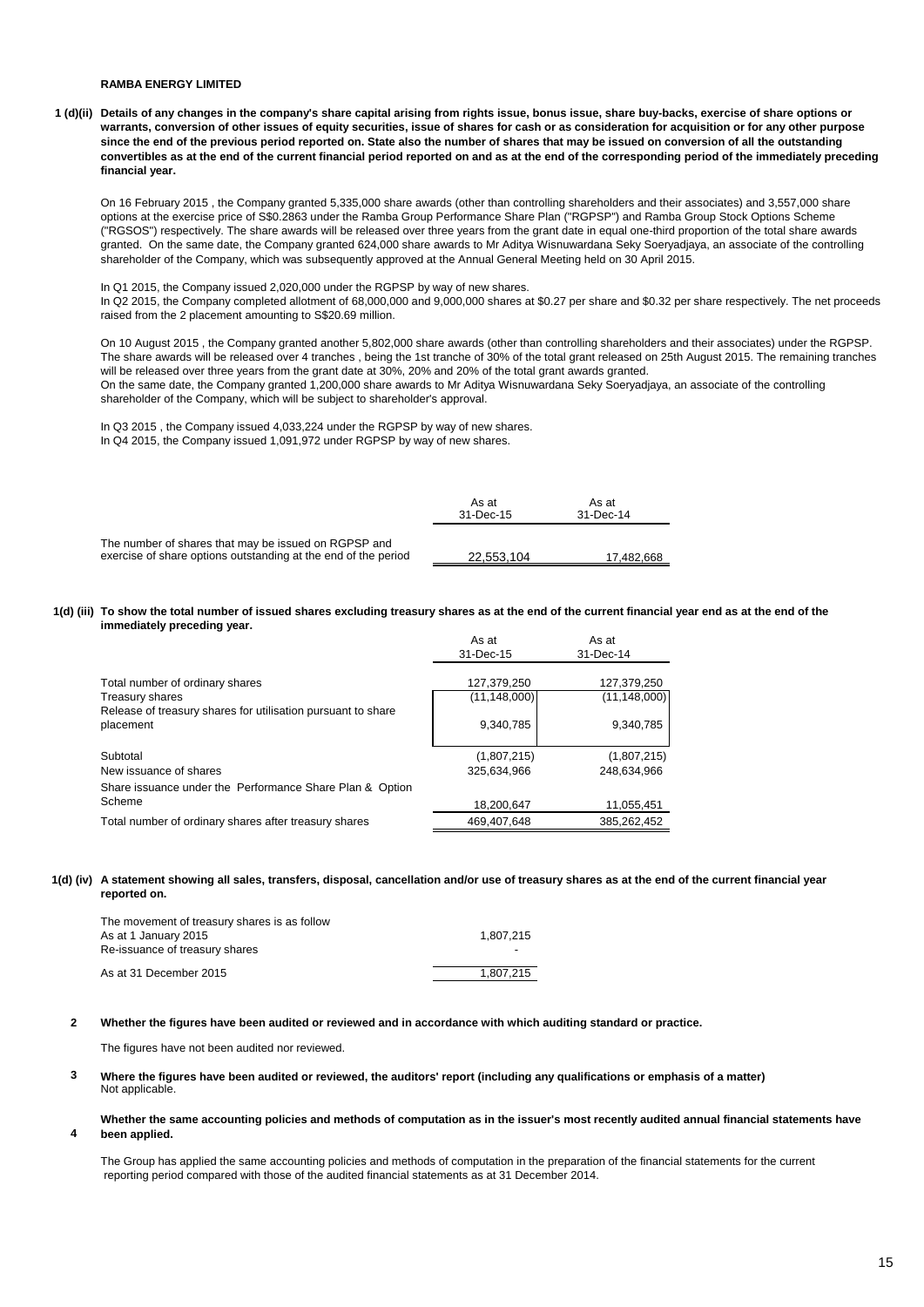### **RAMBA ENERGY LIMITED**

**5 If there are any changes in the accounting policies and methods of computation, including any required by an accounting standard, what has changed, as well as the reasons for, and the effect of, the change.**

On 1 January 2015, the Group has adopted all the applicable new and revised Financial Reporting Standards ("FRS") and Interpretations of Financial Reporting Standards ("INT FRS") promulgated by the Accounting Standards Council that are effective for annual period beginning on or after 1 January 2015. The adoption of the new accounting standards have no effect on the financial results of the Group and Company.

#### **6 Earnings per ordinary share of the group for the current financial period reported on and the corresponding period of the immediately preceding financial year after deducting any provision for preference dividends.**

| <b>Earning per share (EPS)</b>                         |                | Group       | Group       |                 |  |
|--------------------------------------------------------|----------------|-------------|-------------|-----------------|--|
|                                                        | 3 months ended |             |             | 12 months ended |  |
|                                                        | 31/12/2015     | 31/12/2014  | 31/12/2015  | 31/12/2014      |  |
| Based on the weighted average number of shares (cents) |                |             |             |                 |  |
| - net loss attributable to shareholders                | (4.63)         | (1.22)      | (6.30)      | (3.24)          |  |
| Weighted average number of shares                      | 469,360,171    | 370,120,357 | 447,288,189 | 367,702,195     |  |
| On a fully diluted basis                               |                |             |             |                 |  |
| - net loss attributable to shareholders                | (4.63)         | (1.22)      | (6.30)      | (3.24)          |  |
| Weighted average number of shares                      | 469,360,171    | 370,120,357 | 447,288,189 | 367,702,195     |  |

During the year ended 31 Decemer 2015, diluted earnings per share is calculated on the same basis as basic earnings per share as there are no dilutive potential ordinary shares as at 31 December 2015.

### **7 Net assets value (for the issuer and group) per ordinary share based on issued share capital at the end of the : (a) current financial period reported on : and**

**(b) immediately preceding financial year** 

| Net Assets Value (NAV) | Group      |            | Company                                         |            |  |
|------------------------|------------|------------|-------------------------------------------------|------------|--|
|                        | 31/12/2015 | 31/12/2014 | 31/12/2015                                      | 31/12/2014 |  |
| No of ordinary shares  |            |            | 469,407,648 385,262,452 469,407,648 385,262,452 |            |  |
| NAV (In cents)         | 14.32 L    | 17.44      | 20.16                                           | 21.24      |  |

#### **8 A review of the performance of the group, to the extend necessary for a reasonable understanding of the group's business. It must include a discussion of the following :**

**(a) any significant factors that affected the turnover, costs, and earnings of the group for the current financial period reported on, (where applicable ) seasonal or cyclical factors; and (b) any material factors that affected the cash flow, working capital, assets or liabilities of the group during the current financial period reported on** 

### **Group Income Review**

#### **Q4 2015 versus Q4 2014**

The Group recorded a lower revenue of S\$15.8 million and a net loss after tax attributable to shareholders of S\$21.7million in Q4 2015.

Total turnover was lower by S\$3.1 million due to lower volume in oil & gas production and logistics business during Q4 2015 and cessation of chemical logistics business.

The total operating costs were higher by approximately S\$16.8 million in Q4 2015.

This was mainly attributable to higher operating expenses by S\$20.4 million, of which, S\$14.8 million related to a one time impairment charge on the Jatirarangon block and S\$3.5 million allowance on its related doubtful receivables ; offset against -(a) Lower service costs and related expenses by SS\$2.4 million due to lower diesel costs and related cost associated with the ceasation of chemical logistics business and

(b) Lower salaries and employee benefits by S\$0.6 million due to lower headcount.

The tax credit for the quarter is due to deferred tax adjustment resulting from the one time impairment charge on the Jatirarangon block.

### **FY 2015 vs FY 2014**

The Group recorded a lower revenue of S\$66.8 million and a net loss attributable to shareholders of S\$28.2 million for the year ended 31 December 2015.

Total turnover was lower by S\$10.3 million mainly due to lower oil & gas production, cessation of chemical logistics business and an ad-hoc marine project which was completed in May 2014.

Total operating cost is higher by S\$8.0 million mainly attributable to higher other operating expenses of S\$20.0 million, of which, S\$14.8 million related to a one time impairment charge on the Jatirarangon block and S\$3.5 million allowance on its related doubtful receivables offset against -

(a) Lower service cost and related expenses by S\$9.1 million due to lower diesel costs, related costs associated with the discontinued chemical logistics business and the project costs incurred on prior year for the ad-hoc marine project; and (b) Lower salaries and employee benefits by S\$1.4 million mainly due to lower headcount.

The tax credit for the year is due to deferred tax adjustment resulting from the one time impairment charge on the Jatirarangon block.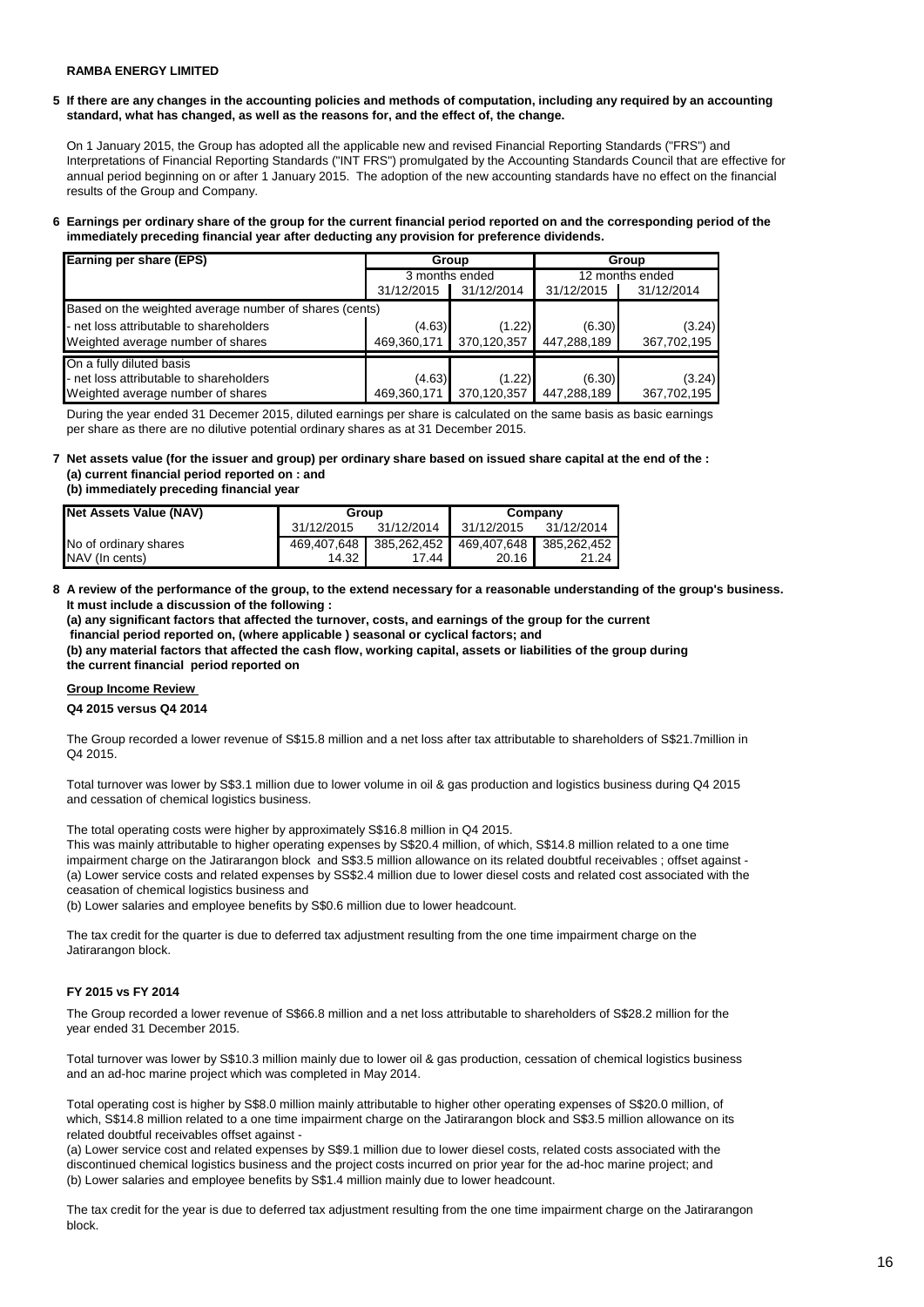### **Ramba Energy Limited Operating segment information**

## **For the financial year ended 31 December 2015**

|                                        | Oil & Gas | <b>Logistics</b> | Rental | Corporate | <b>Eliminations /</b><br><b>Adjustments</b> | <b>Total</b> |
|----------------------------------------|-----------|------------------|--------|-----------|---------------------------------------------|--------------|
|                                        | \$'000    | \$'000           | \$'000 | \$'000    | \$'000                                      | \$'000       |
| Revenue:                               |           |                  |        |           |                                             |              |
| Sales to external customers            | 2,866     | 58,332           | 3,388  |           |                                             | 64,586       |
| Other income                           | 40        | 2,068            | 34     | 28        |                                             | 2,170        |
| Inter-segment sales                    |           | 42               | 792    | 32        | (866)                                       |              |
| Total revenue                          | 2,906     | 60,442           | 4,214  | 60        | (866)                                       | 66,756       |
| Segment (loss) / profit                | (26, 471) | 3,119            | 1,055  | (7, 849)  |                                             | (30, 146)    |
| Finance costs                          |           |                  |        |           |                                             | (287)        |
| Loss before tax                        |           |                  |        |           |                                             | (30, 433)    |
| Taxation                               |           |                  |        |           |                                             | 1,870        |
| Net loss for the year                  |           |                  |        |           |                                             | (28, 563)    |
| Interest income                        |           | 75               | 10     |           |                                             | 86           |
| Depreciation and amortisation expenses | 284       | 1,824            | 167    | 203       |                                             | 2,478        |
| Impairment on oil, gas and properties  | 14,764    |                  |        |           |                                             | 14,764       |
| Allowance on doubtful receivables      | 3,590     | (51)             |        |           |                                             | 3,539        |
| Other non-cash expenses                | 405       | 47               | 29     | 2,641     |                                             | 3,122        |
| <b>Assets</b>                          |           |                  |        |           |                                             |              |
| Additions to non-current assets        | 6,852     | 1,027            | 117    | 81        |                                             | 8,077        |
| Segment assets                         | 81,420    | 26,245           | 4,454  | 1,962     | 1,296                                       | 115,377      |
| Segment liabilities                    | 22,916    | 12,931           | 4,015  | 4,683     | 5,354                                       | 49,899       |

### **Ramba Energy Limited Operating segment information**

# **For the financial year ended 31 December 2014**

|                                          | Oil & Gas | <b>Logistics</b> | Rental | Corporate | <b>Eliminations /</b><br><b>Adjustments</b> | <b>Total</b>       |
|------------------------------------------|-----------|------------------|--------|-----------|---------------------------------------------|--------------------|
|                                          | \$'000    | \$'000           | \$'000 | \$'000    | \$'000                                      | \$'000             |
| Revenue:                                 |           |                  |        |           |                                             |                    |
| Sales to external customers              | 4,697     | 65,869           | 3,842  |           |                                             | 74,408             |
| Other income                             | 62        | 2,525            | 14     | 18        |                                             | 2,619              |
| Inter-segment sales                      |           | 74               | 219    | 39        | (332)                                       |                    |
| Total revenue                            | 4,759     | 68,468           | 4,075  | 57        | (332)                                       | 77,027             |
| Segment (loss) / profit<br>Finance costs | (3,271)   | 1,464            | (6)    | (8,881)   | (629)                                       | (11, 323)<br>(845) |
| Loss before tax                          |           |                  |        |           |                                             | (12, 168)          |
| Taxation                                 |           |                  |        |           |                                             | (204)              |
| Net loss for the year                    |           |                  |        |           |                                             | (12, 372)          |
| Interest income                          |           | 22               | 2      |           |                                             | 24                 |
| Depreciation and amortisation expenses   | 518       | 2,153            | 129    | 197       | 36                                          | 3,033              |
| Impairment of non-financial assets       |           | 80               |        | 2         | 593                                         | 675                |
| Other non-cash expenses/(income)         | 352       | (149)            | 26     | 2,336     |                                             | 2,565              |
| <b>Assets</b>                            |           |                  |        |           |                                             |                    |
| Assets held for sale                     |           | 398              |        |           |                                             | 398                |
| Additions to non-current assets          | 6,875     | 2,228            | 35     | 8         |                                             | 9,146              |
| Segment assets                           | 82,590    | 25,581           | 4,282  | 978       | 1,294                                       | 114,725            |
| Segment liabilities                      | 17,561    | 15,410           | 4,584  | 4,243     | 7,001                                       | 48,799             |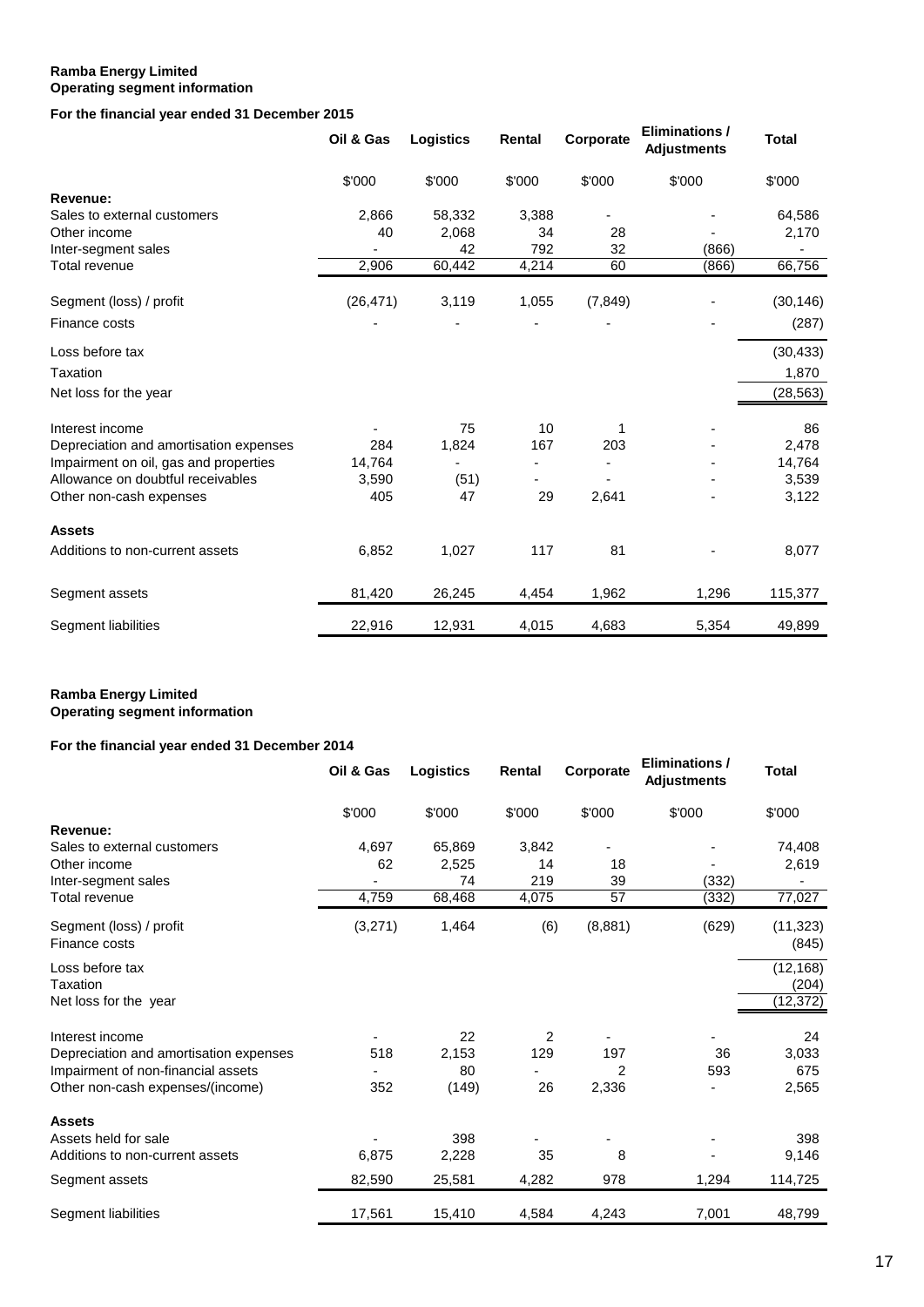# **Ramba Energy Limited Geographical information For the financial year ended 31 December 2015**

|                                             | Singapore<br>\$'000 | Indonesia<br>\$'000 | Total<br>\$'000 |
|---------------------------------------------|---------------------|---------------------|-----------------|
| Revenue                                     | 40.238              | 26.518              | 66,756          |
| <b>Segment assets</b><br>Non-current assets | 6,682               | 73.942              | 80.624          |

# **For the financial year ended 31 December 2014**

|                                             | Singapore<br>\$'000 | Indonesia<br>\$'000 | Total<br>\$'000 |
|---------------------------------------------|---------------------|---------------------|-----------------|
| Revenue                                     | 46.033              | 30.994              | 77.027          |
| <b>Segment assets</b><br>Non-current assets | 6.885               | 81,606              | 88,491          |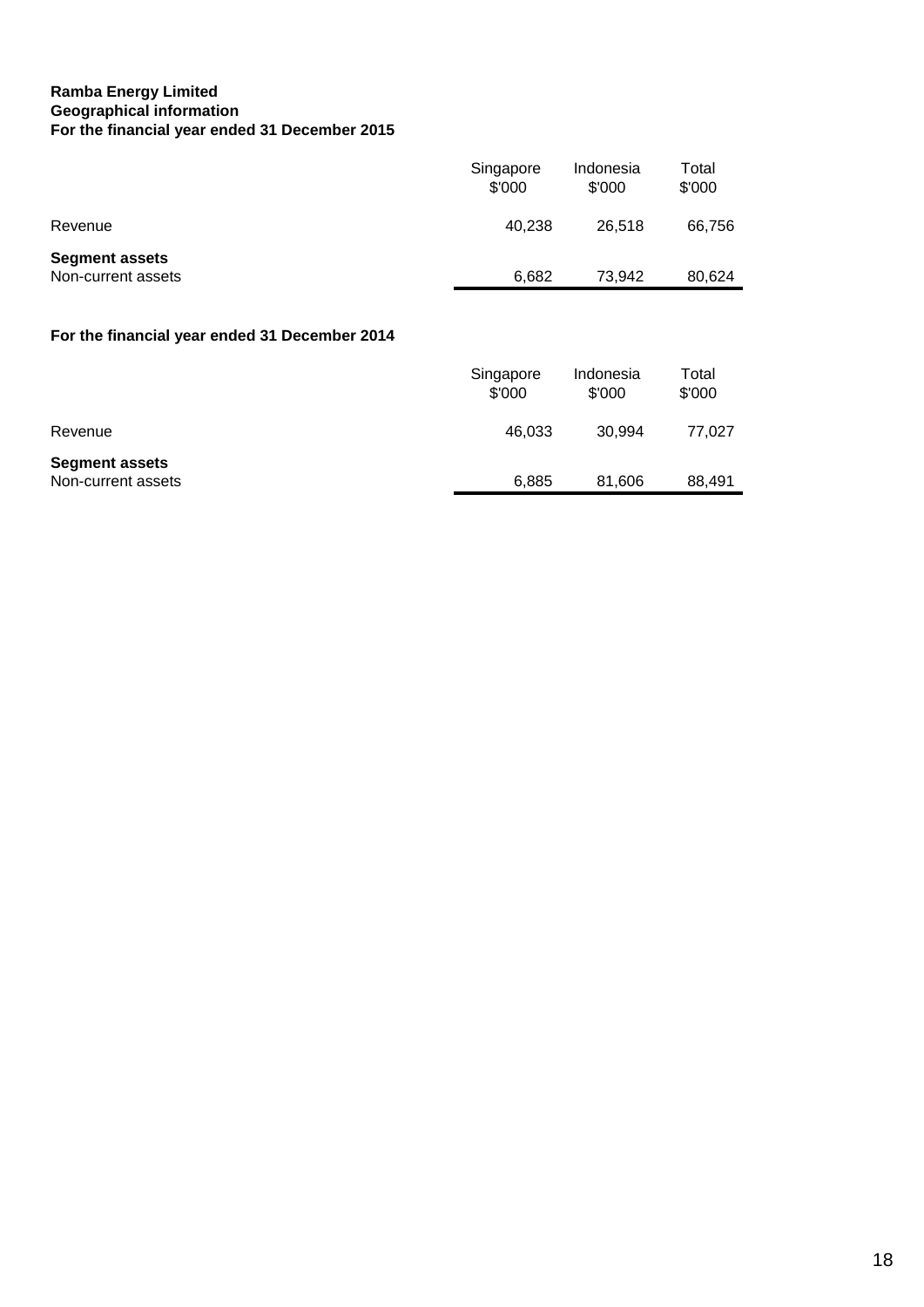### **RAMBA ENERGY LIMITED**

### **Balance Sheet Review Group**

Non-current assets decreased by S\$7.9 million to S\$80.6 million mainly due to the one time impairment charge on the Jatirarangon block offset against new additions in Exploration & Evaluation assets ("E&E") in West Jambi.

Following the approval of the Plan of Development ("POD") status for Lemang block , investment in E&E were reclassified to OGP for amount of S\$30 million on 30 September 2015.

Current assets increased by S\$8.6 million mainly attributable to :

(a) increase in joint venture partner receivables in Lemang PSC ( included in the other receivables) ; and

(b) increase in cash and cash equivalent by S\$7.7 million from placement proceeds and short term loan.

The assets held for sale as at 31 December 2014 refer to the ISO tanks that were earmarked for disposal as a result of the cessation of the chemical logistics business in Singapore. The tanks were disposed in Q1 2015.

Current liabilities reduced by S\$0.4 million mainly from repayment of loans & borrowings offset against an advances received from a potential investor in the West Jambi block (classified as other payables) .

### **Cashflow Statement Review**

**Group**

Q4 2015

For the period Q4 2015, cash generated from the financing activities of approximately S\$5.5 million was used to finance the operating activities of \$2.6 million and investing activities of S\$2.7 million.

As at 31 December 2015, the Group generated net cash of S\$7.3 million after financing the operating and investing activities.

# **In the review of the performance, the factors leading to any material changes in contributions to turnover and earnings by the geographical segments (of the group) in the form presented in the issuer's most recently audited financial statement with comparative information for the immediate preceding year.**

### **Business Segment**

Lower revenue from logistics segment of approximately 11.7% from S\$68.5 million to S\$60.4 million was mainly due to cessation of chemical logistics business towards the end of FY2014 and an ad-hoc marine project in May 2014.

Logistics segment showed a higher profit this year of approximately SS\$1.6 million from S\$1.5 million to S\$3.1 million mainly due to lower diesel costs and tighter cost control measures put in place for the business.

Lower oil and gas revenue for the current year was due to lower production as a result of natural decline. Higher operating loss for oil & gas segment mainly resulted from the one time impairment charge on the Jatirarangon block, allowance on its related doubtful receivables and increased activities for Lemang and West Jambi blocks.

Rental segment reported a higher profit this year mainly due to lesser provision for legal fees and other costs for legal proceeding in prior year.

### **Geographical Segment**

Lower revenue for Singapore segment arising from the cessation of chemical logistics business and one time offshore project in May 2014.

Lower non current assets from the Indonesia segment was largely due to the one time impairment charge on Jatirarangon block of S\$14.8 million and S\$3.5 million allowance on its related doubtful receivables.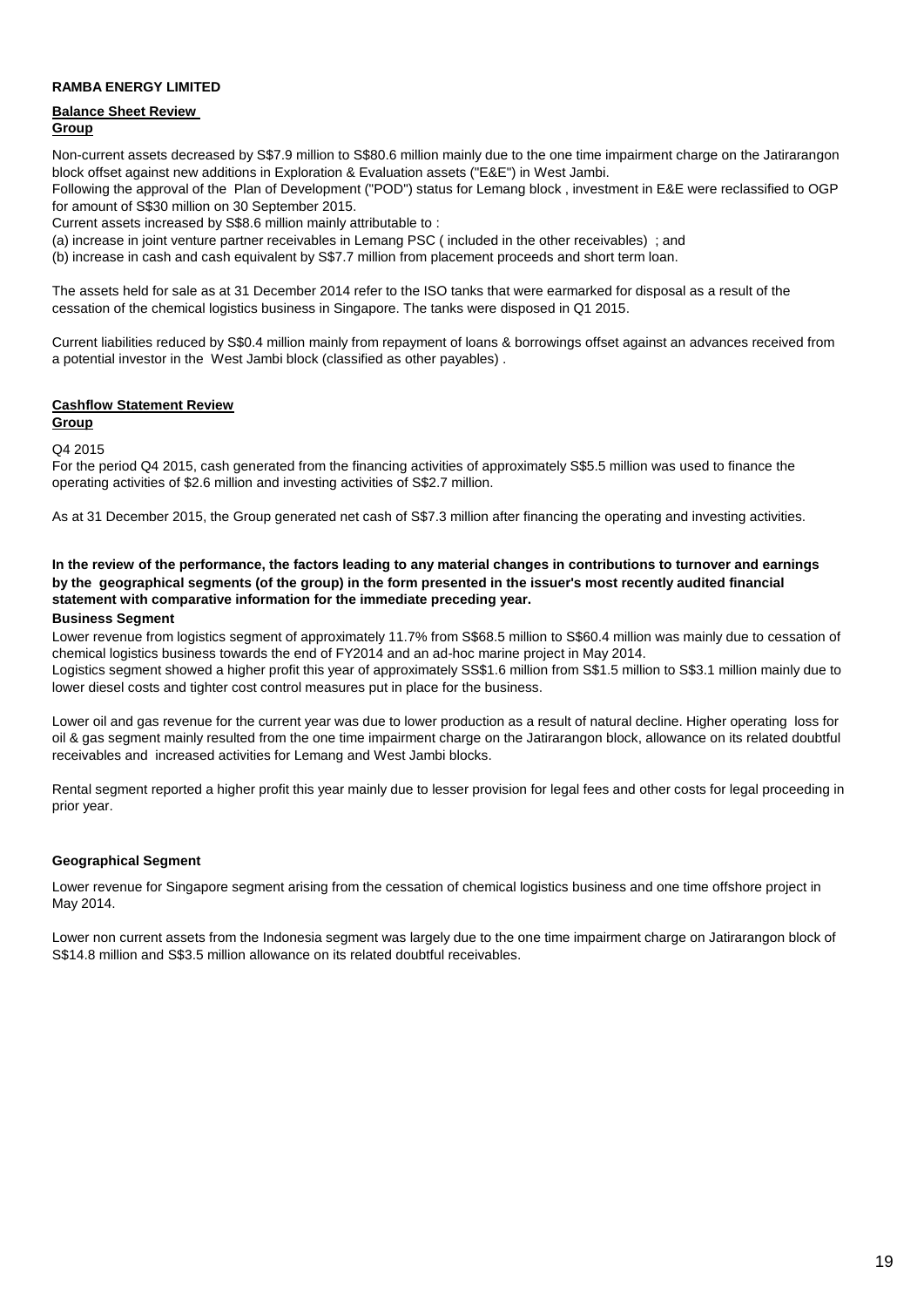**9 Where a forecast, or a prospect statement, has been previously disclosed to shareholders, any variance between it and the actual results** 

Not applicable

**10 A commentary at the date of the announcement of the significant trends and competitive conditions of the industry in which the group operates and any known factors or events that may affect the group in the next reporting period and the next 12 months.** 

### **Oil and Gas Business**

Given the positive test results at the Lemang block, the Group is currently developing the Akatara-Selong cluster with the aim to begin commercial production later this year .

Oil and gas is still a significant component in the Indonesian fiscal budget, the government will likely adopt policies to increase its production and provable reserves , the Group is confident of the long term prospect of its Indonesian oil & gas business.

The Group has a small portfolio of quality assets which should yield positive returns when they are developed and put into production. As the Group still has oil and gas fields which are in the exploration phase, the Group can still expect to continue incurring high capital costs to carry out the necessary exploration and development activities. Given the volatility in oil prices , we will continue to review our costs and asset portfolio.

#### **Logistics Business**

The management continues to focus in driving margin improvements. Our cost base however, remains volatile and continues to be a constant focus of the team as we strive to deliver value. The slow economic growth indicators mean that we must rely on new business to drive growth and as such the continued strengthening of our business development opportunity pipeline remains one of the top priorities.

### **11 Dividend**

(a) Current Financial Period Reported On Any dividend declared for the current financial period reported on ? No

(b) Corresponding Period of the Immediately Preceding Financial Year Any dividend declared for the corresponding period of the immediately preceding financial year ? No

(c) Date Payable - Not Applicable

(d) Books closure date - Not Applicable

### **12 If no dividend has been declared (recommended), a statement to that effect.**

No dividend for period ended 31 December 2015 is recommended.

**13 If the Group has obtained a general mandate from shareholders for Interested Person Transactions ("IPT"), the aggregate value of such transactions as required under Rule 920(1)(a)(ii). If no IPT mandate has been obtained, a statement to that effect.** 

No IPT general mandate has been obtained from the shareholders.

**14 Please disclose the status on the use of proceeds raised from IPO and any offerings pursuant to Chapter 8 and whether the use of proceeds is in accordance with the stated use. Where the proceeds have been used for working capital purpose, a breakdown with specific details on how the proceeds have been applied must be disclosed.** 

#### Placement in Year 2014

The Company has announced via SGXNET on the utilisation of the net proceeds raised from the placement amounting to S\$14.95 million on 8 January 2015 and 29 May 2015 (the "Net Proceeds").

### Placement in Year 2015

During Q2 2015, the Company raised S\$20.69 million upon completion of 2 private placements exercise. The Company has announced via SGXNET on the full utilisation of the net proceeds S\$20.69 million on 19 June 2015 and 21 August 2015. The utilisation of the net proceeds is in line with the intended uses as stated in the Offer Information Statement.

**15 Details of exploration (including geophysical surveys), mining development and / or production activities**  In the financial year 2015, the Group has incurred S\$6.8 million in the exploration activities such as drilling exploration well , seismic studies , exploration and testing activities at our 2 exploration fields, Lemang and West Jambi.